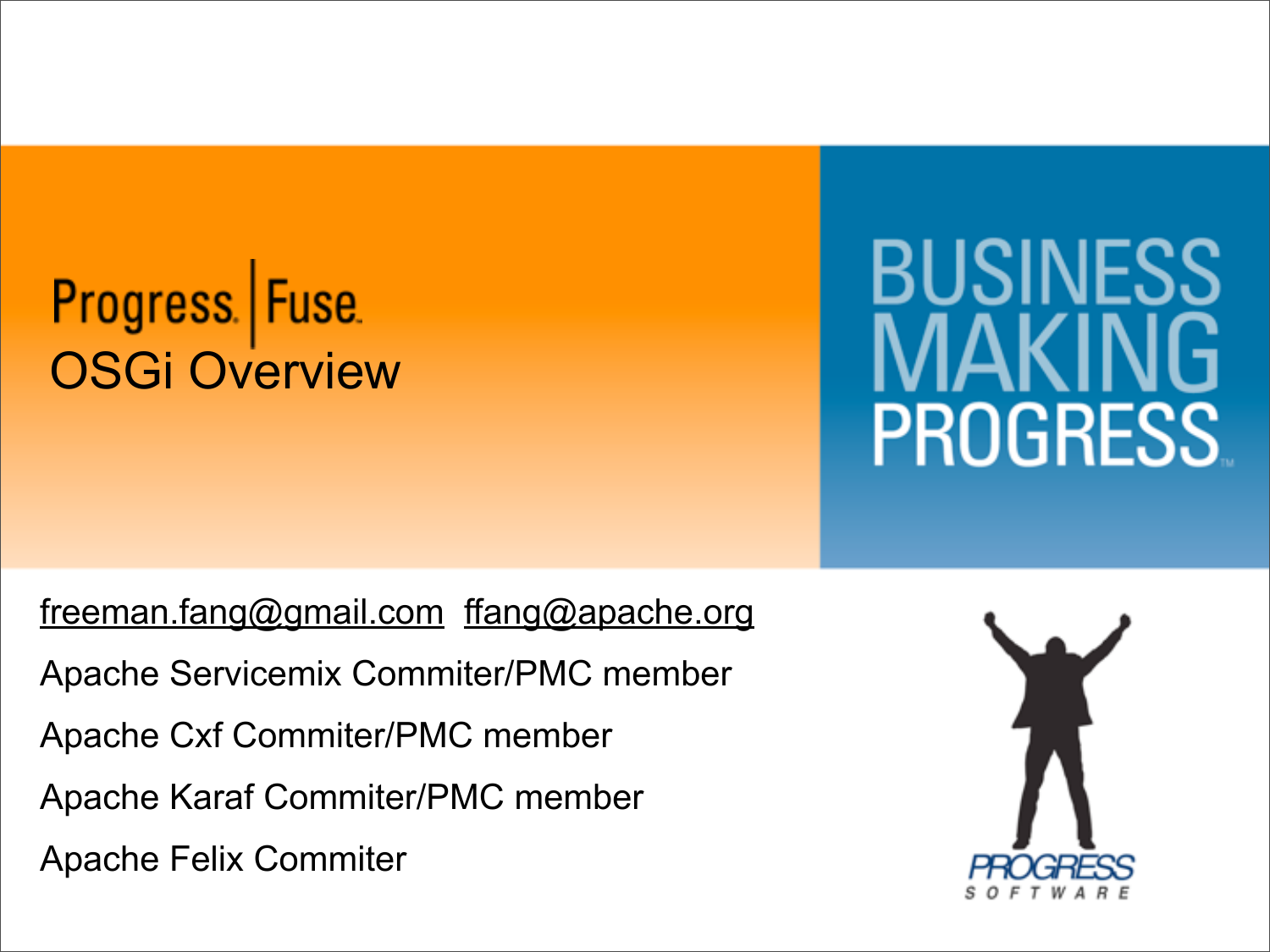



- **Why OSGi**
- **What is OSGi**
- **How OSGi Works**
- **Apache projects related to OSGi**

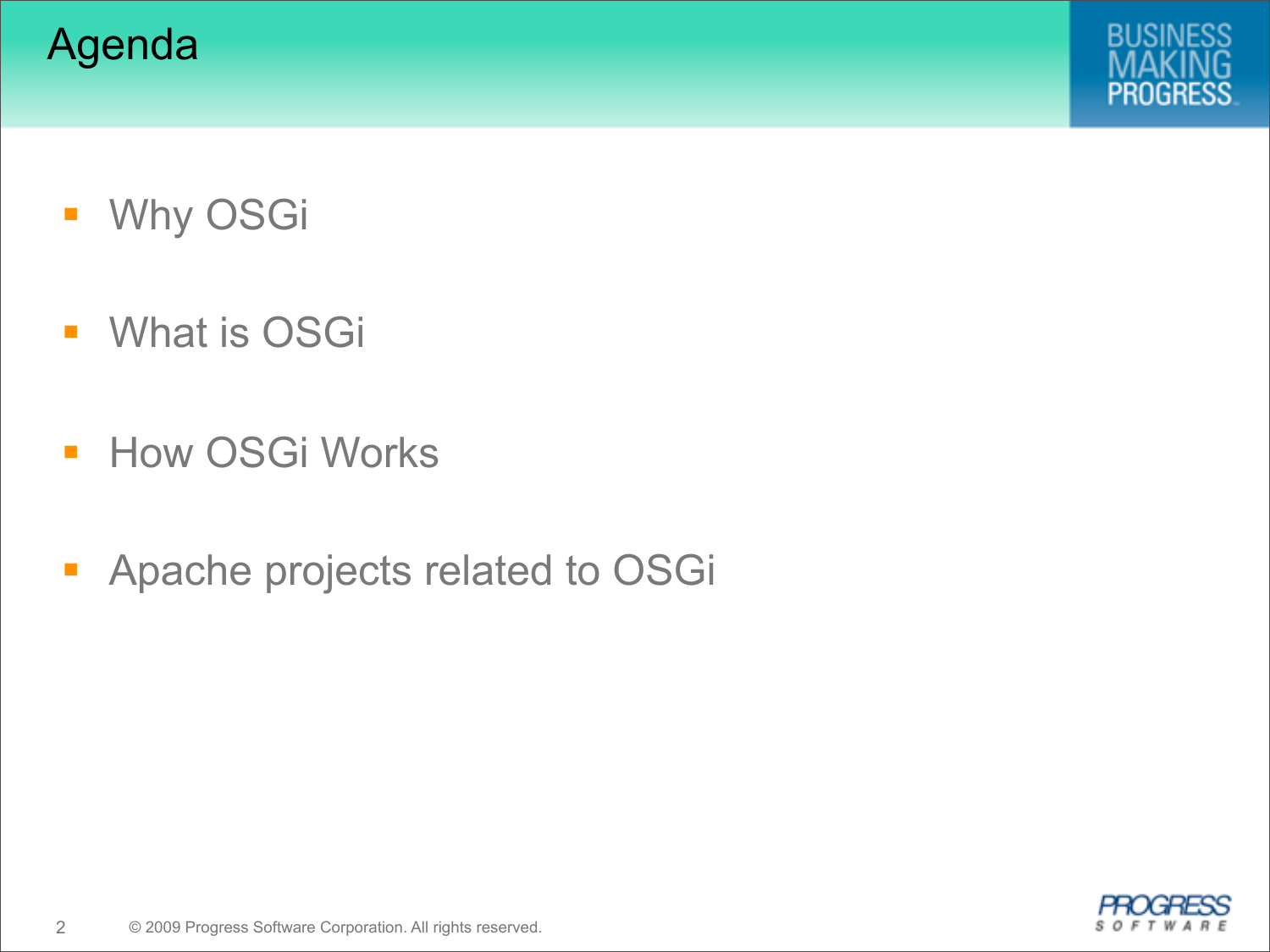



- **-** modularity
- **nance strict access control**
- **Exercise Classloader issues without OSGi**
- **dynamic**

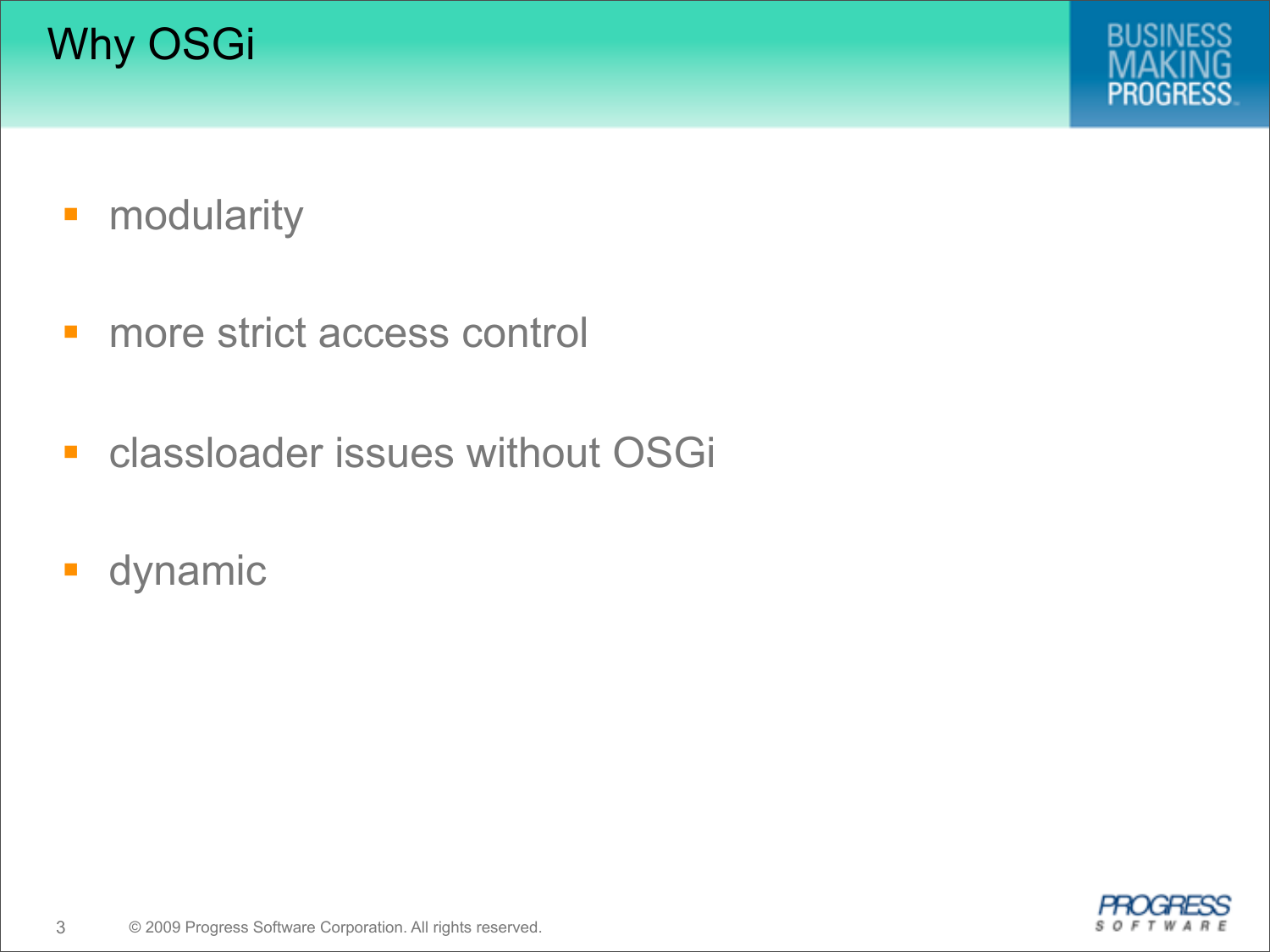**Modularity** 





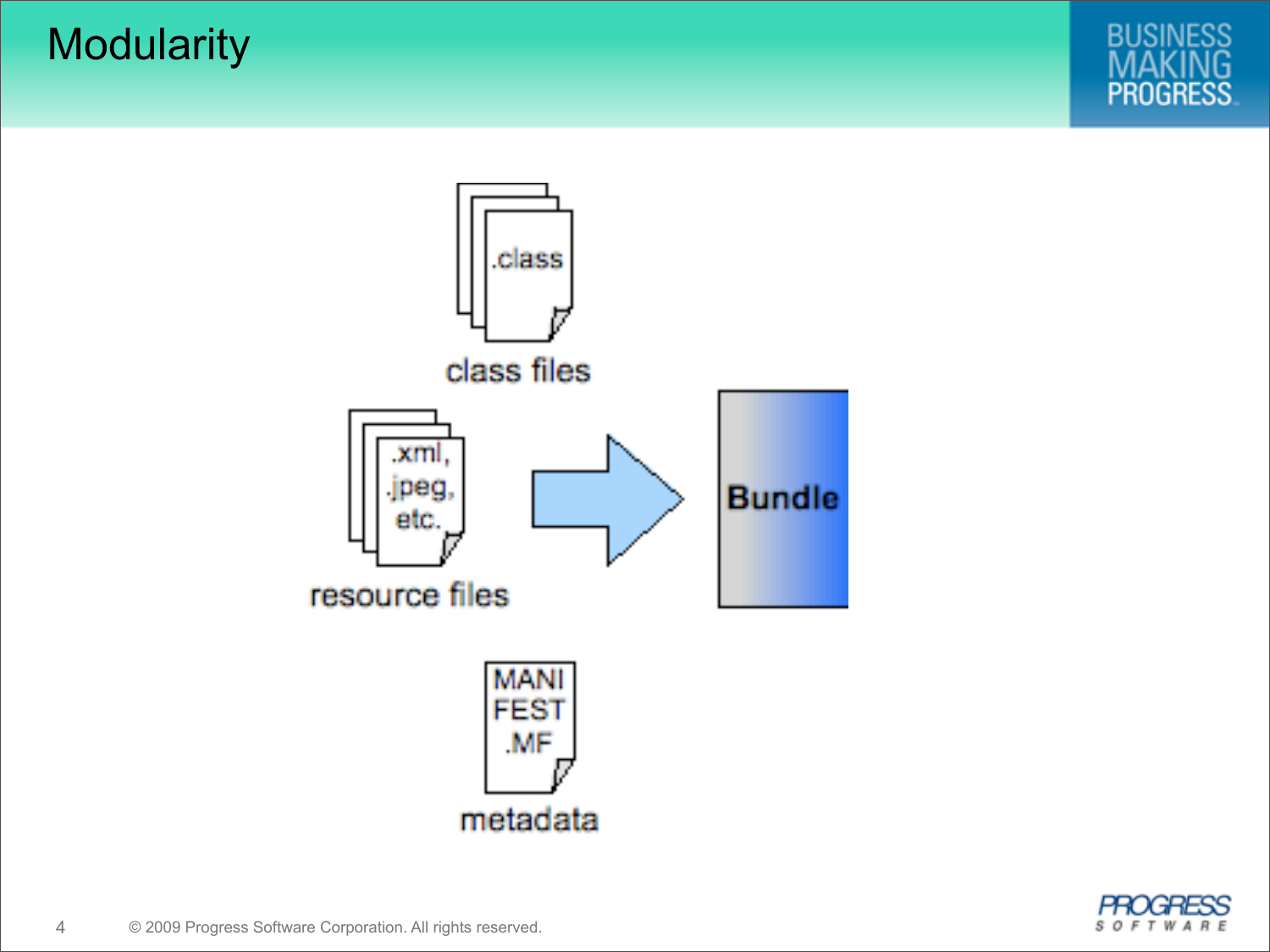Java's modularity limitations



**• poor code visibility control** 

**Exercise classpath concept** 

**Figid deployment and management support** 

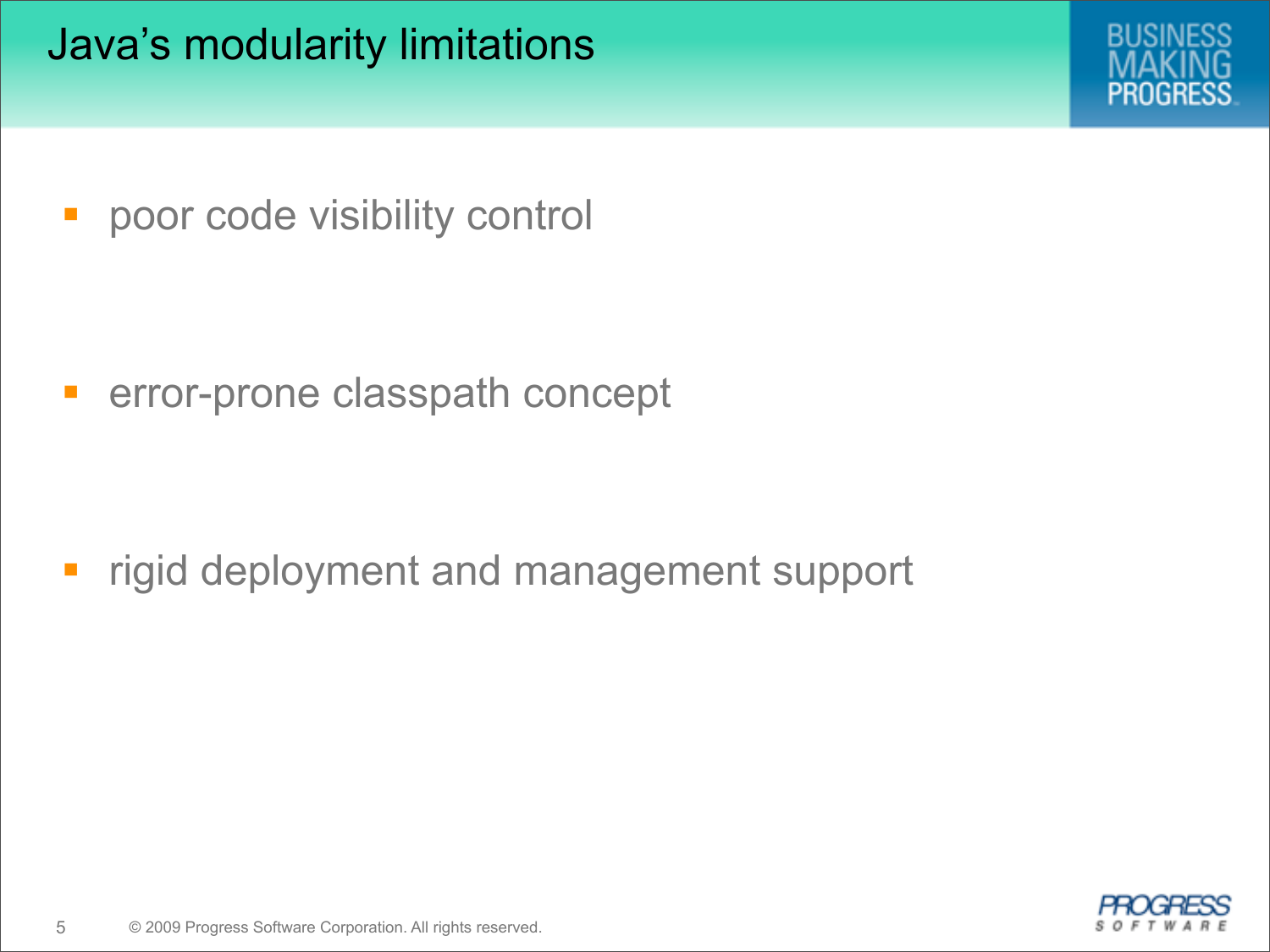```
package mypackage.greeter;
public interface Greeter {
    public void sayHi(String name);
}
```
package mypackage.greeter.impl; public class GreeterImpl implements Greeter { public void sayHi(String name) { System.out.println("Hello" + name); }



}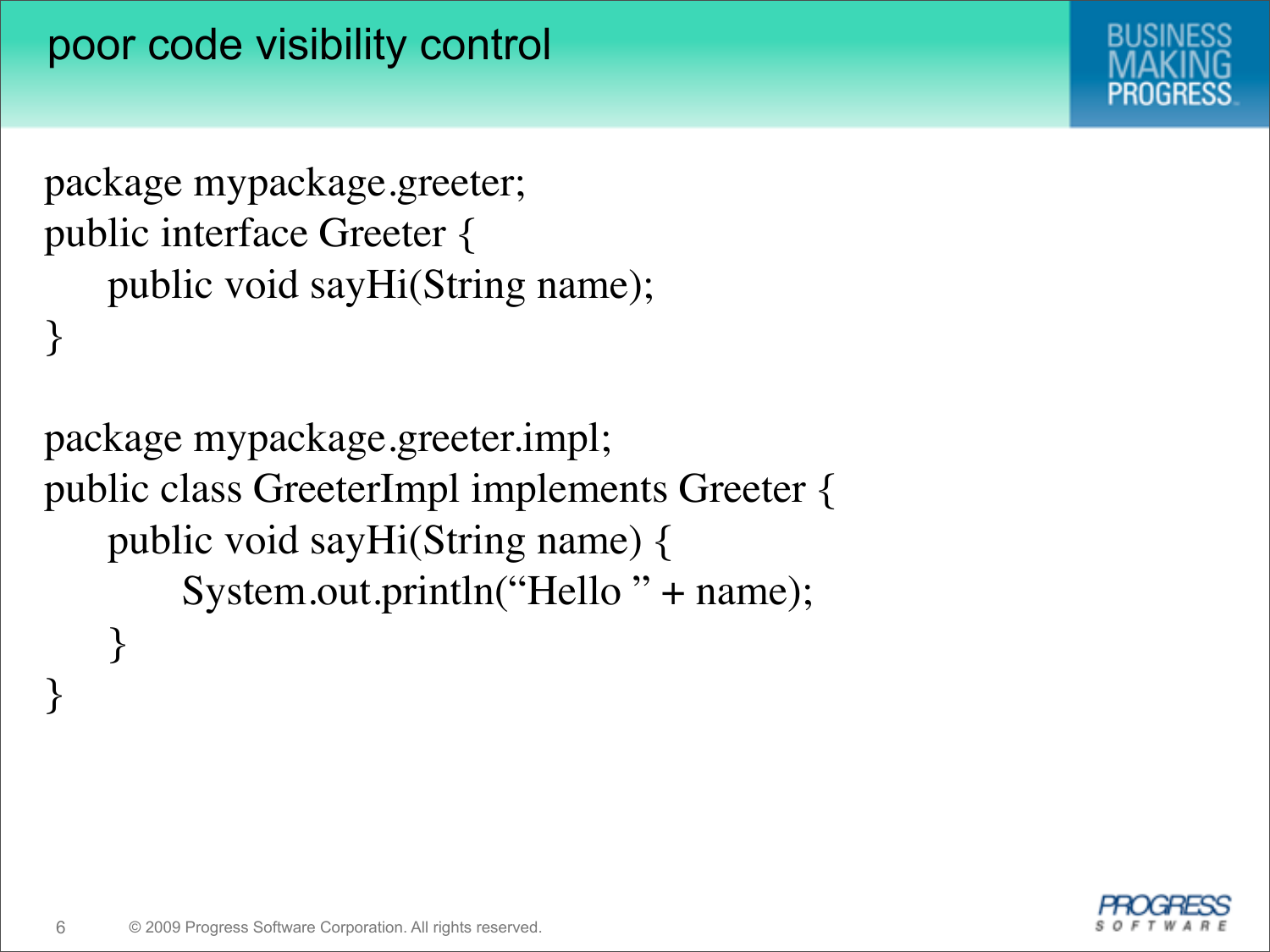Error-prone claspath concept











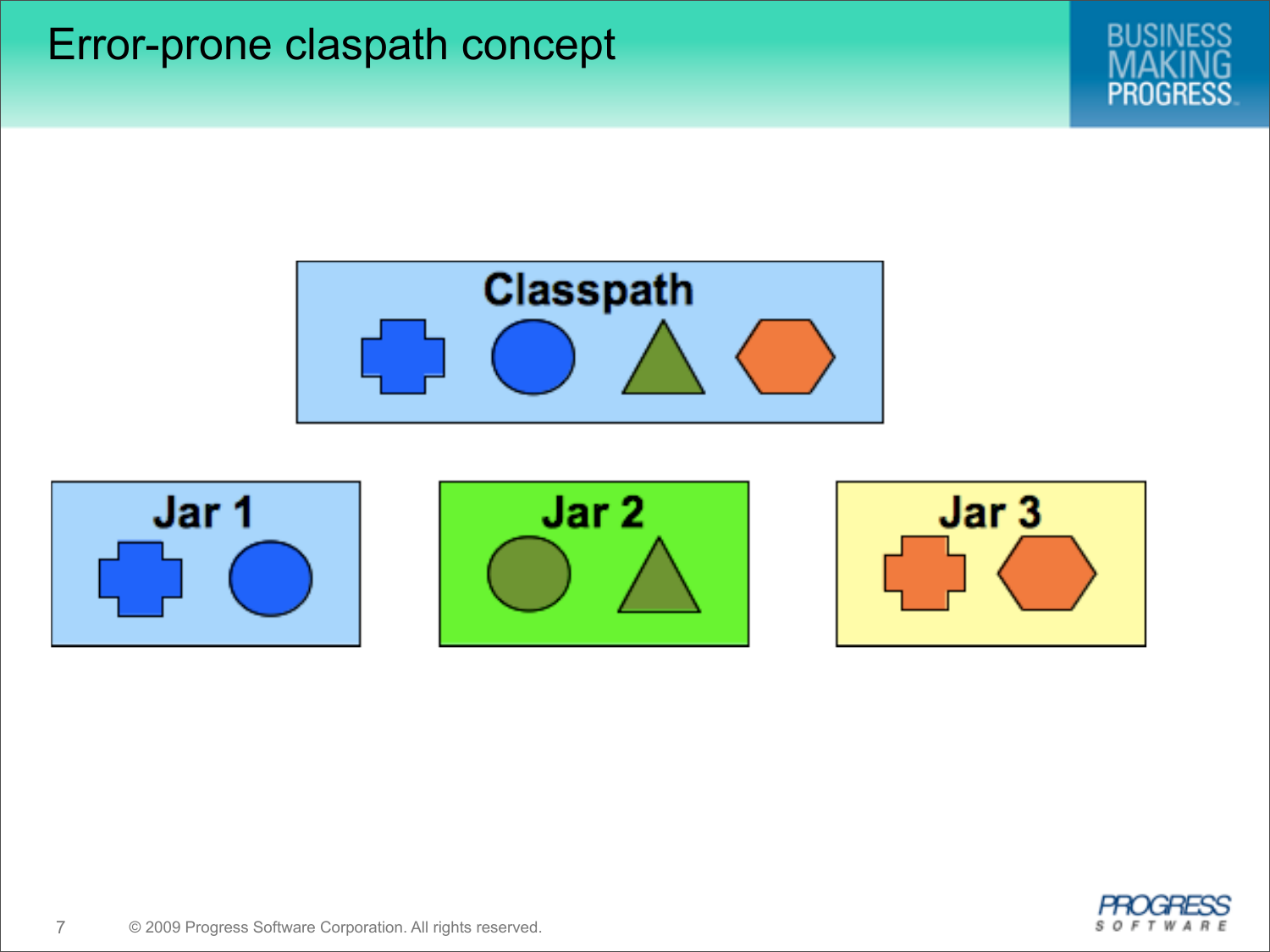Rigid deployment and management support



■ can we hot replace a jar from classpath

**Example 2 random container** can we hot redeploy a component from container

**u** what's the underlying classloader issue

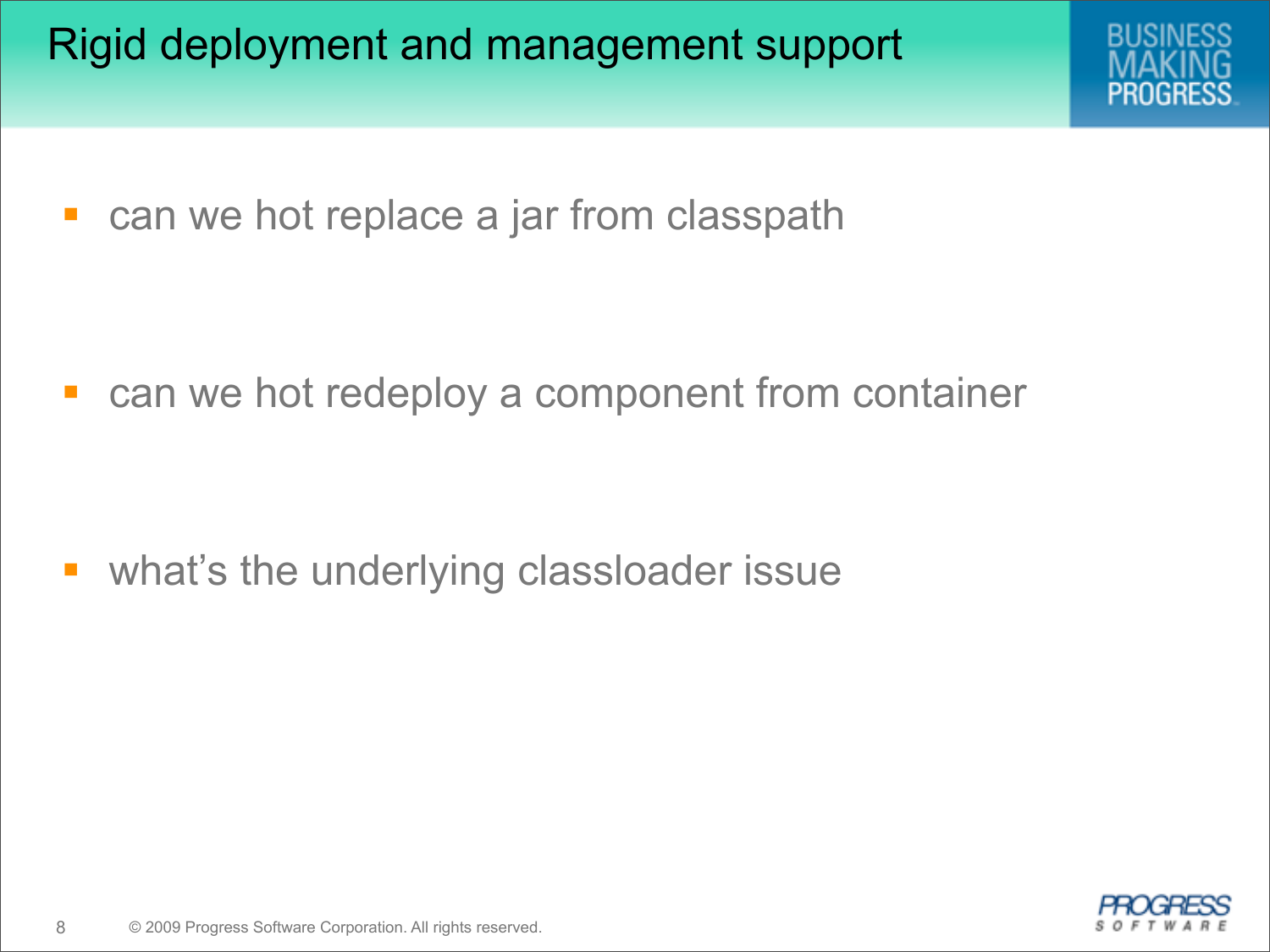

**Example 2 Figure 2 Figure 2 Figure 2 Figure 2 Figure 2 Figure 2 Figure 2 Figure 2 Figure 2 Figure 2 Figure 2 Figure 2 Figure 2 Figure 2 Figure 2 Figure 2 Figure 2 Figure 2 Figure 2 Figure 2 Figure 2 Figure 2 Figure 2 Figu** 

**great plugin component support** 

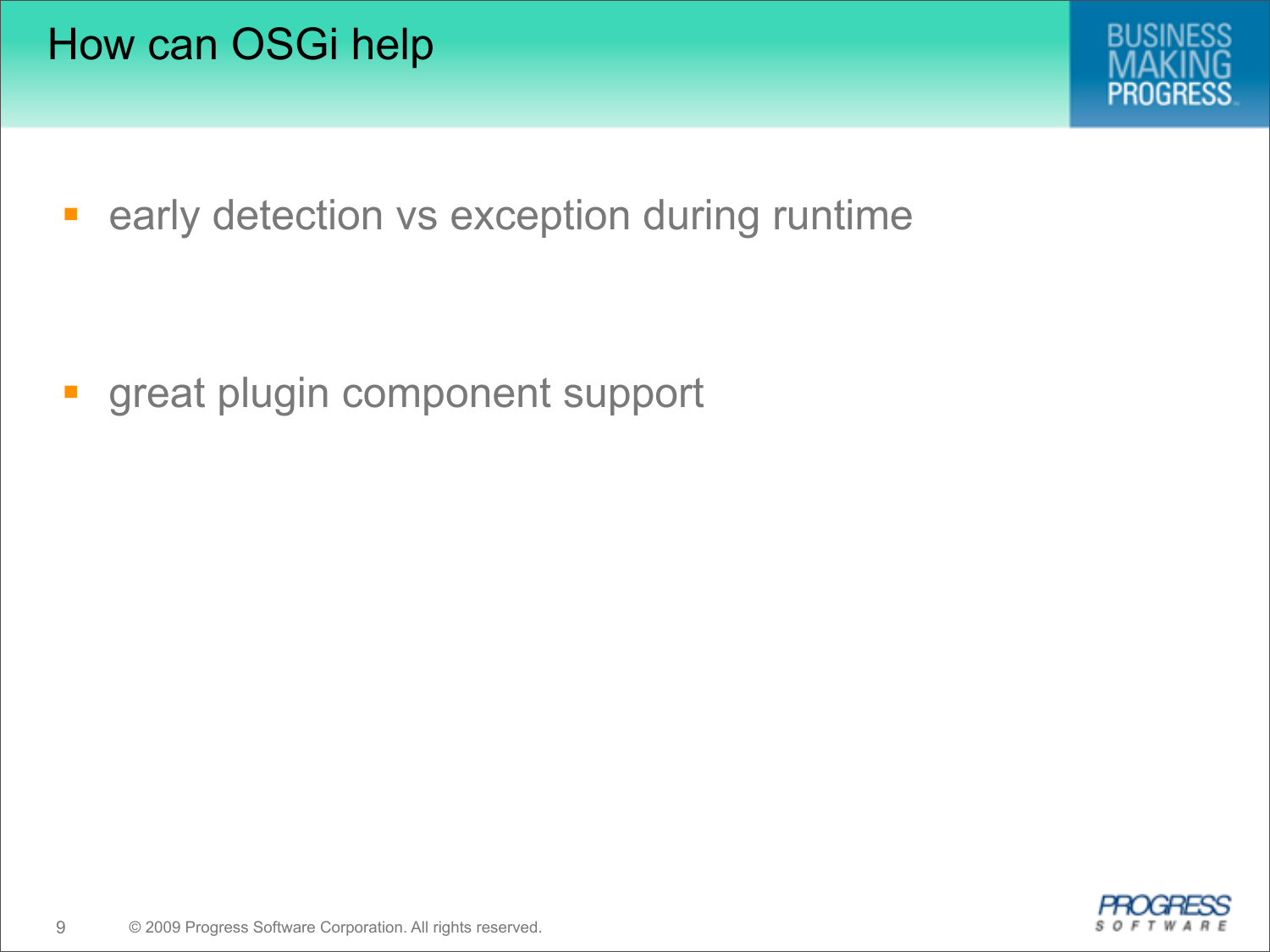



- **Open Services Gateway Initivative**
- **OSGi Alliance**
- SOA in JVM
- **Modularity layer for JAVA platform**

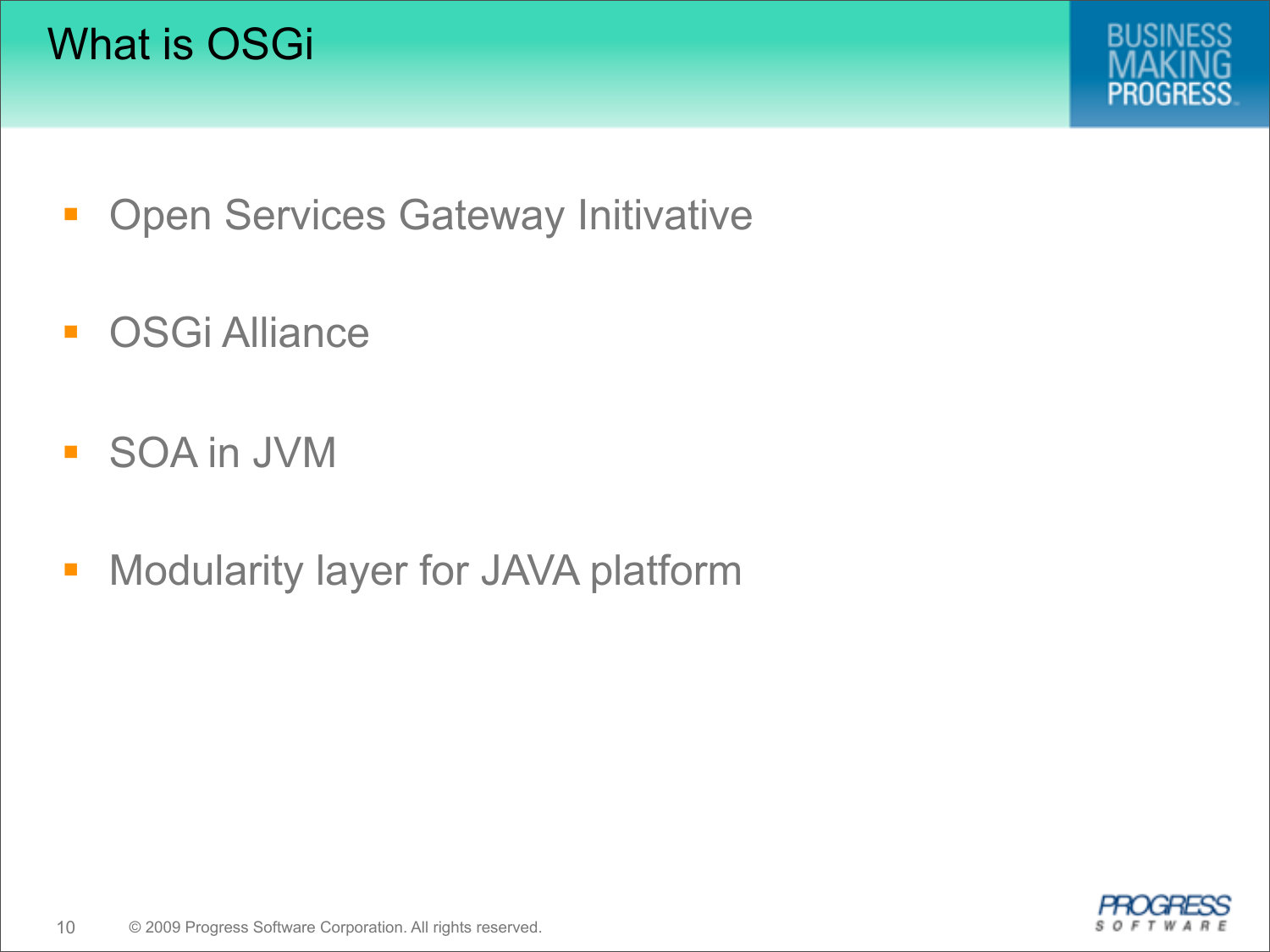



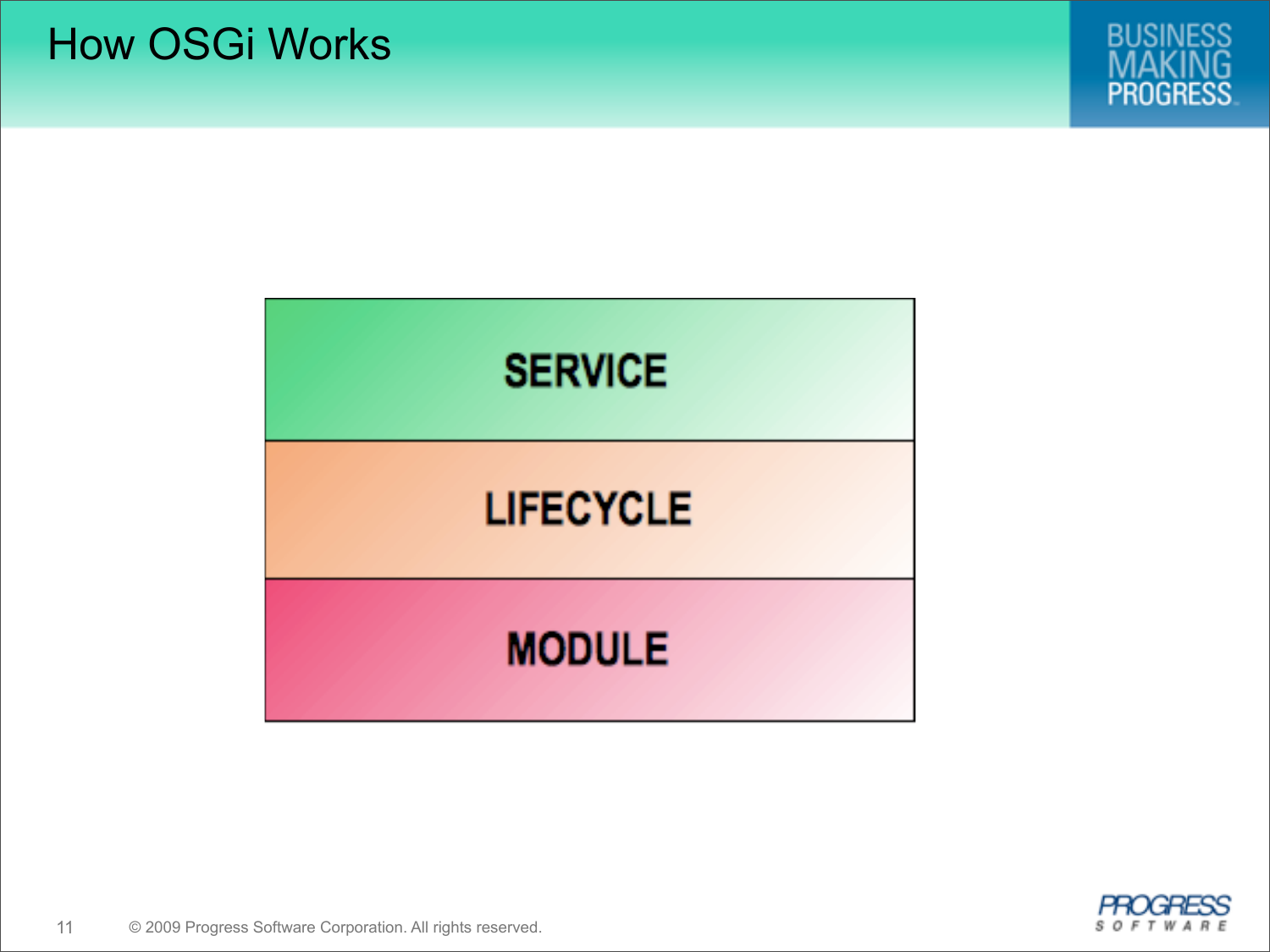

- **The term bundle is what OSGi uses to refer its specific** realization of the module concept
- **What's the definition of bundle? A physical unit of** modularity in the form of a JAR file containing code, resources, and metadata, where the boundary of the JAR file also servers as the encapsulation boundary for logically modularity at execution time.
- **What's the differenec between bundle jar and normal** jar?
- **How to create a bundle jar?**
- How to OSGi-fied a normal jar?

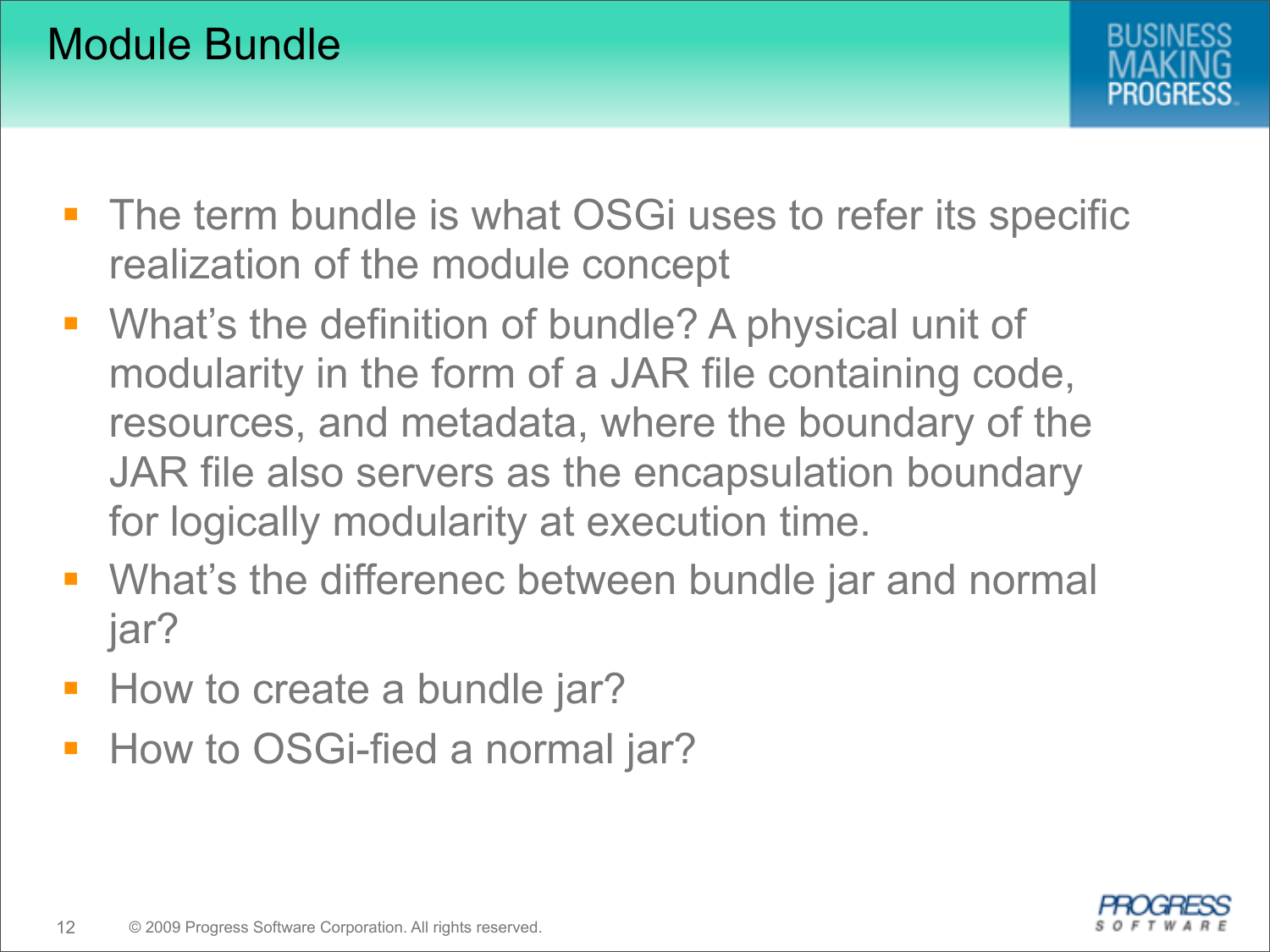

- **Human-readable information**
- **Bundle identification**
- **Code visibility**

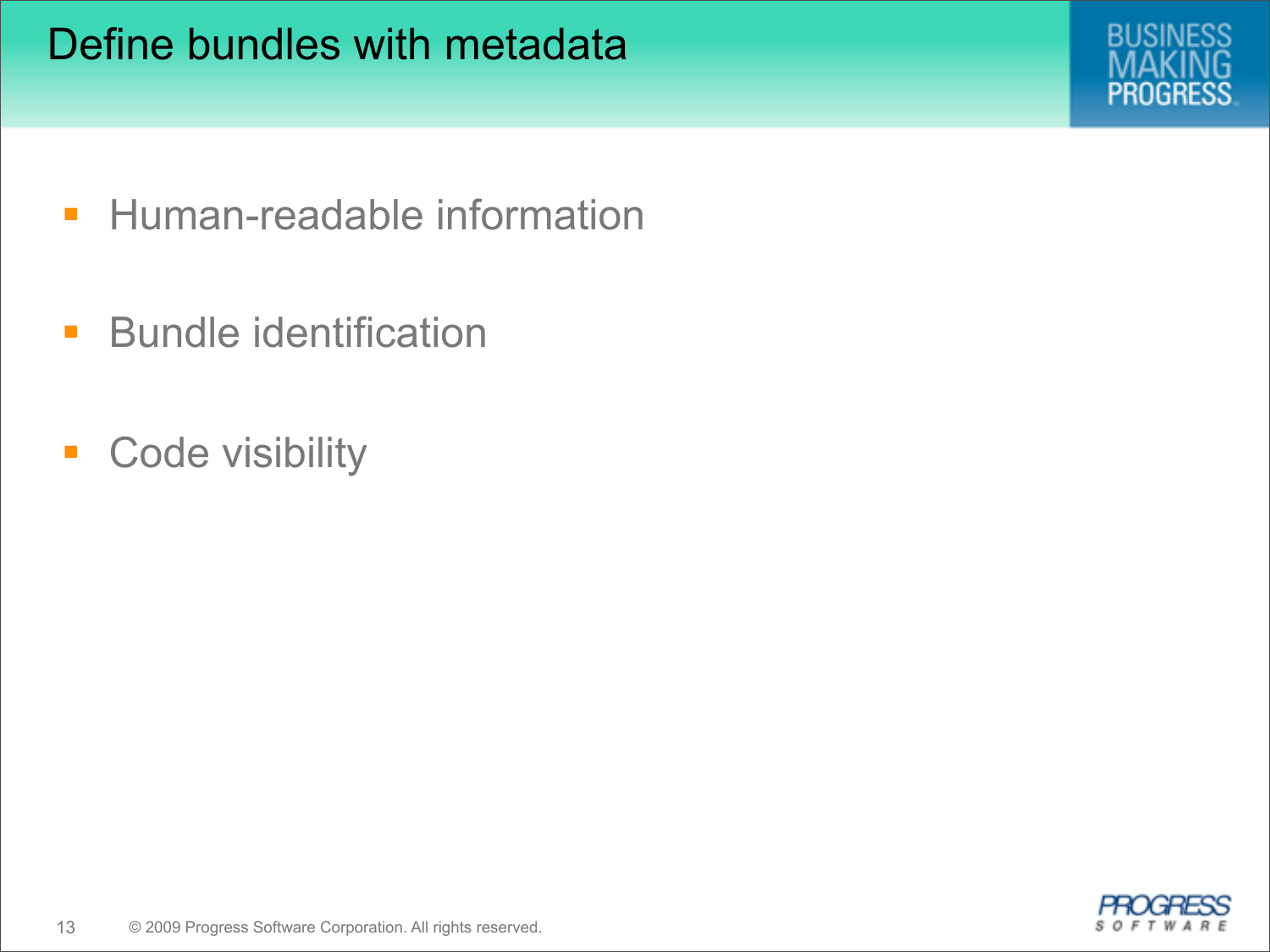

Bundle-Name: ServiceMix :: CXF Binding Component Bundle-Description: A CXF Binding Component Bundle-DocURL: [http://www.apache.org/](http://www.apache.org) Bundle-Category: JBI Component, Binding Component Bundle-Vendor: The Apache Software Foundation



...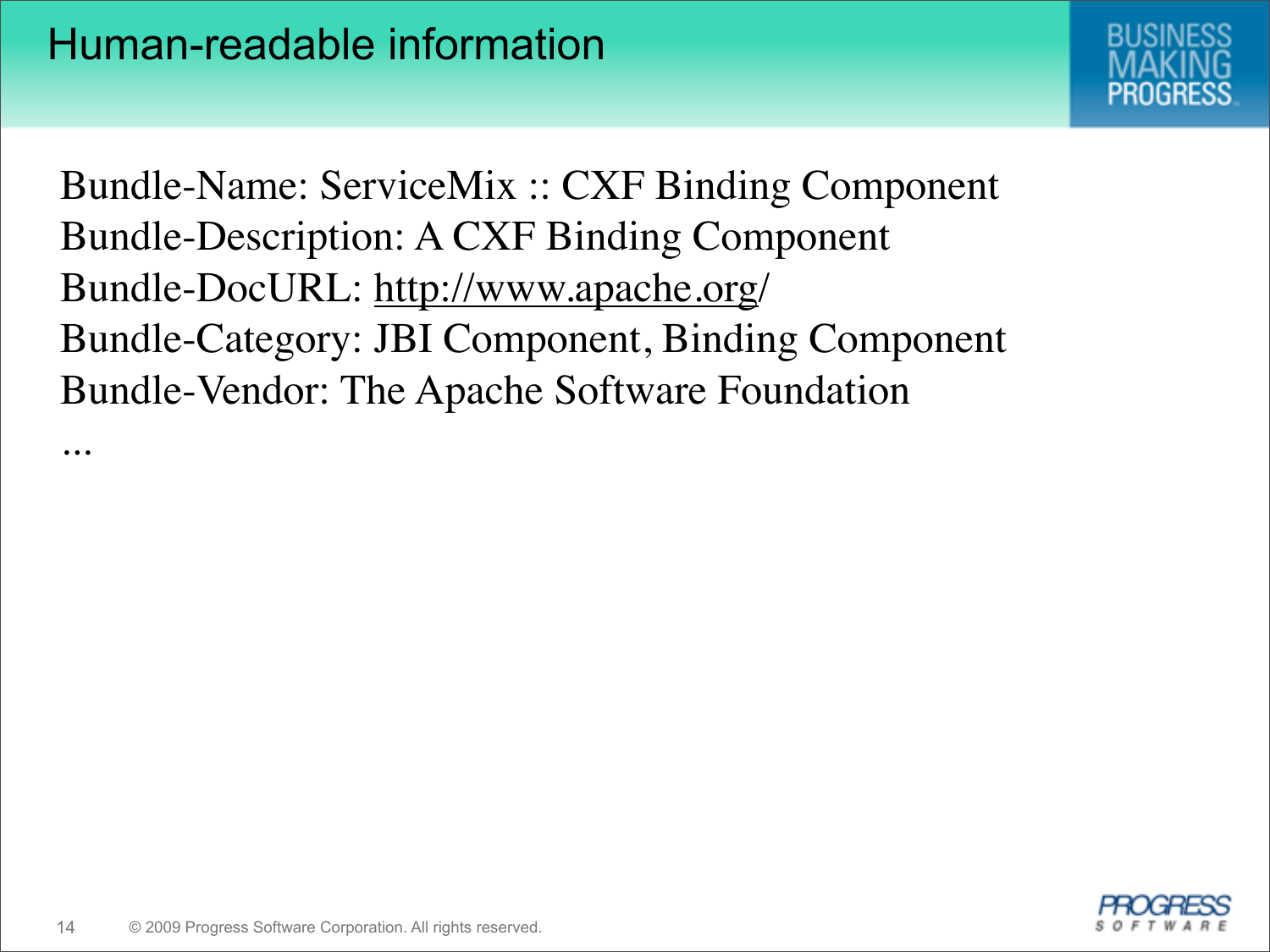

# Bundle-SymbolicName: servicemix-cxf-bc Bundle-Version: 2010.02.0.SNAPSHOT Bundle-ManifestVersion: 2

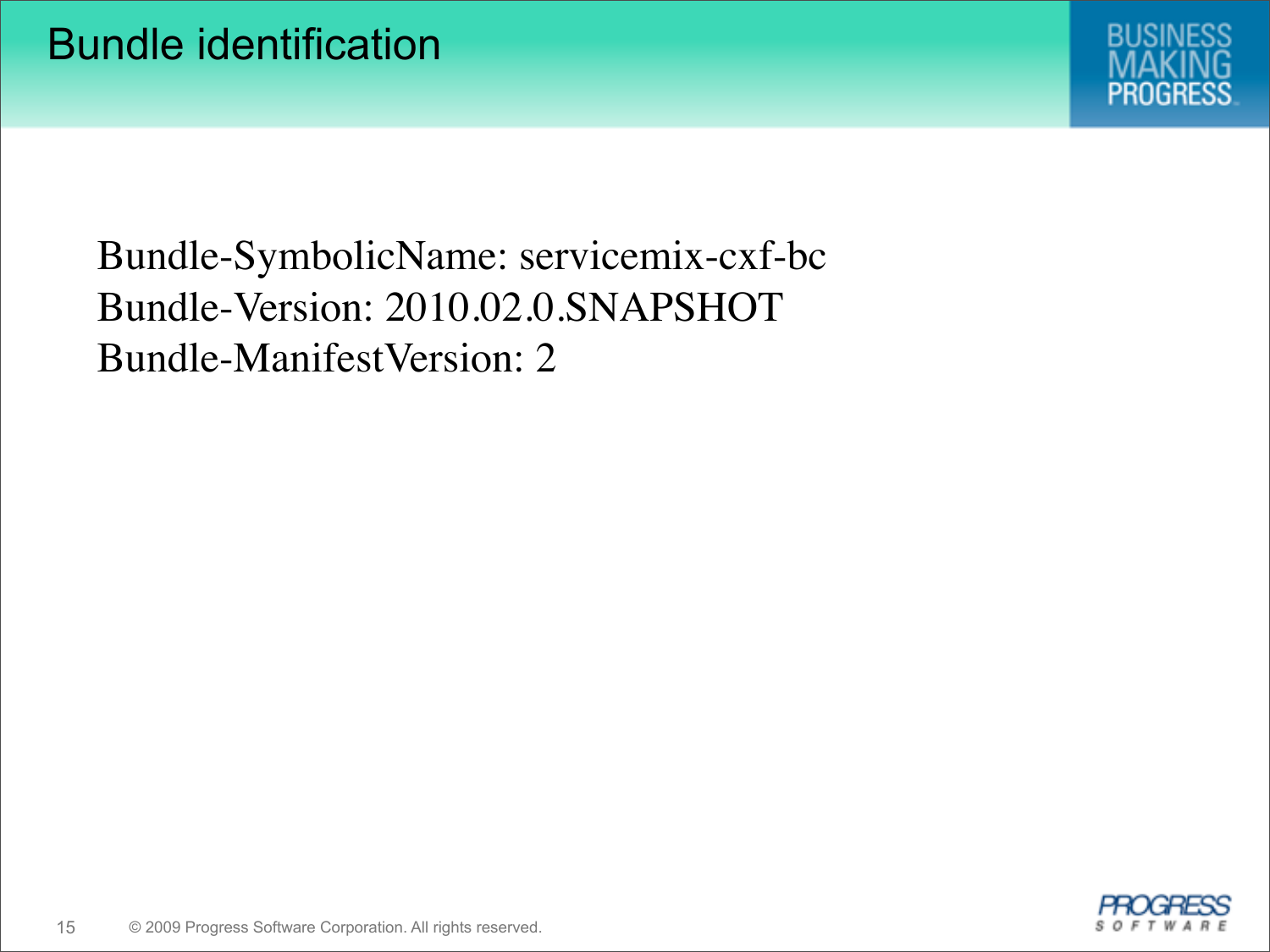

Bundle-Classpath: .,images/,embeded.jar

Export-Package: ...

Import-Package: ...

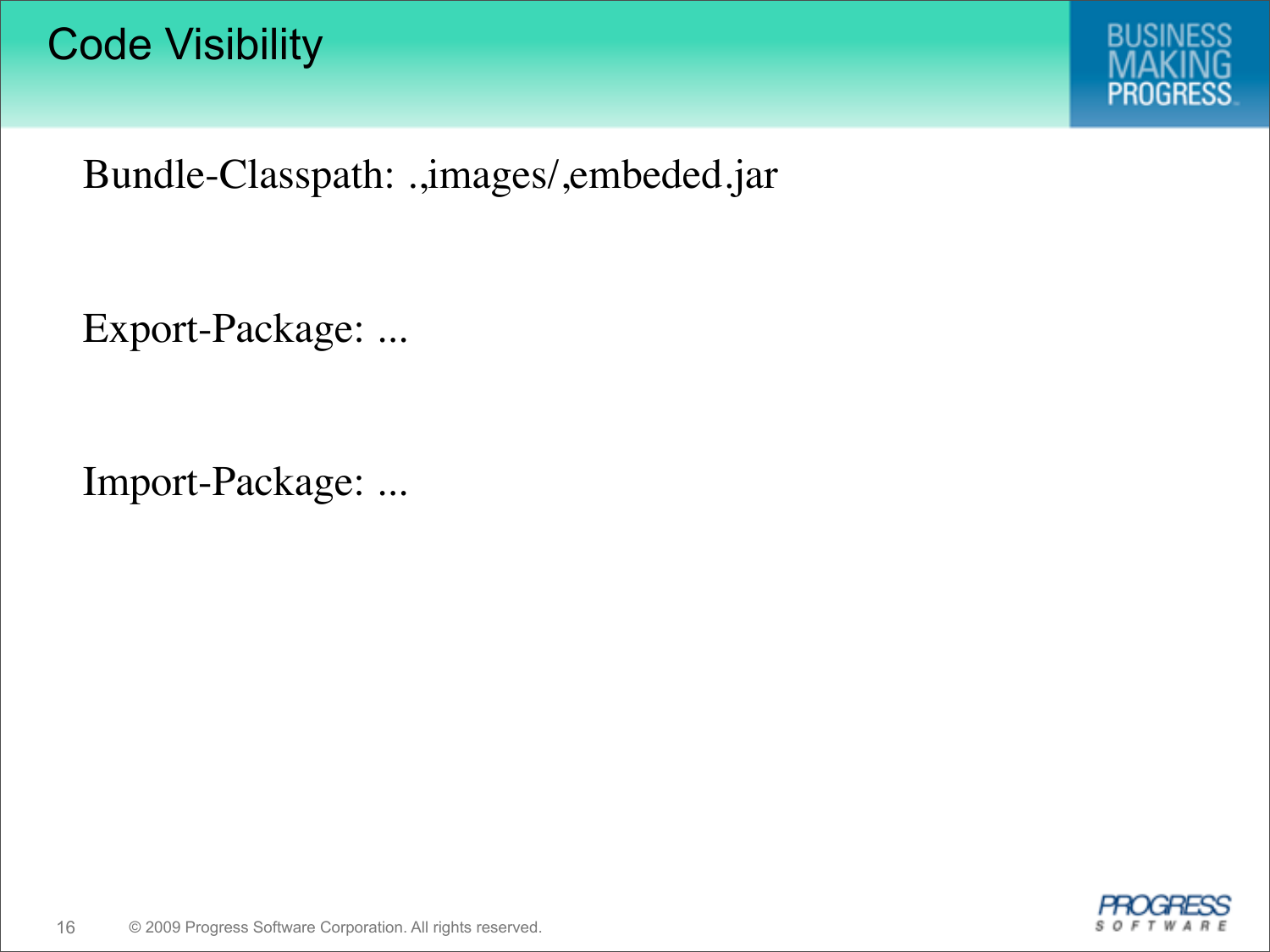

**If the class is from a package starting with "java."** 

**If the class is from a package imported by the bundle.** 

• The bundle class path is searched for the class.

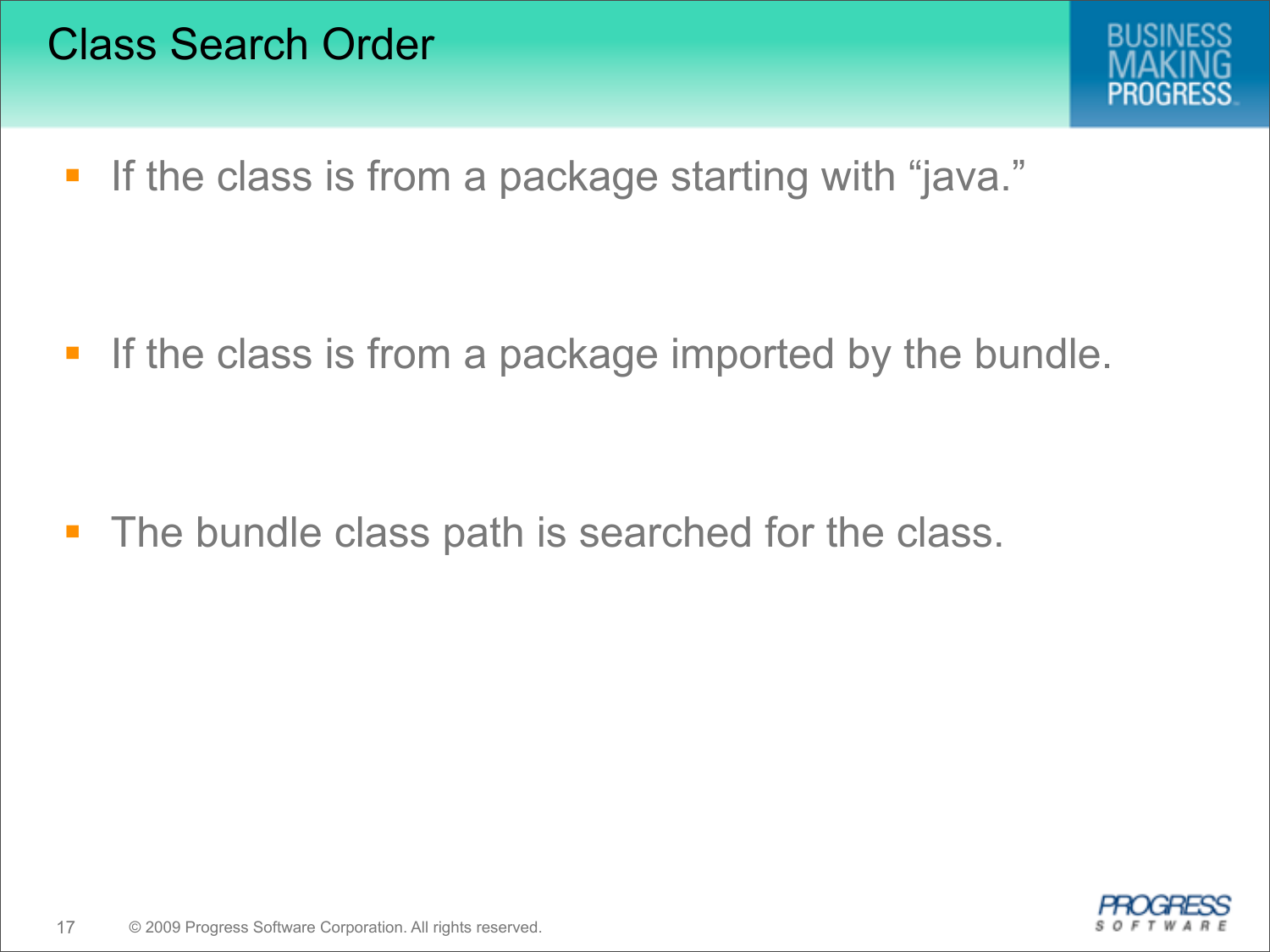**Lifecycle** 





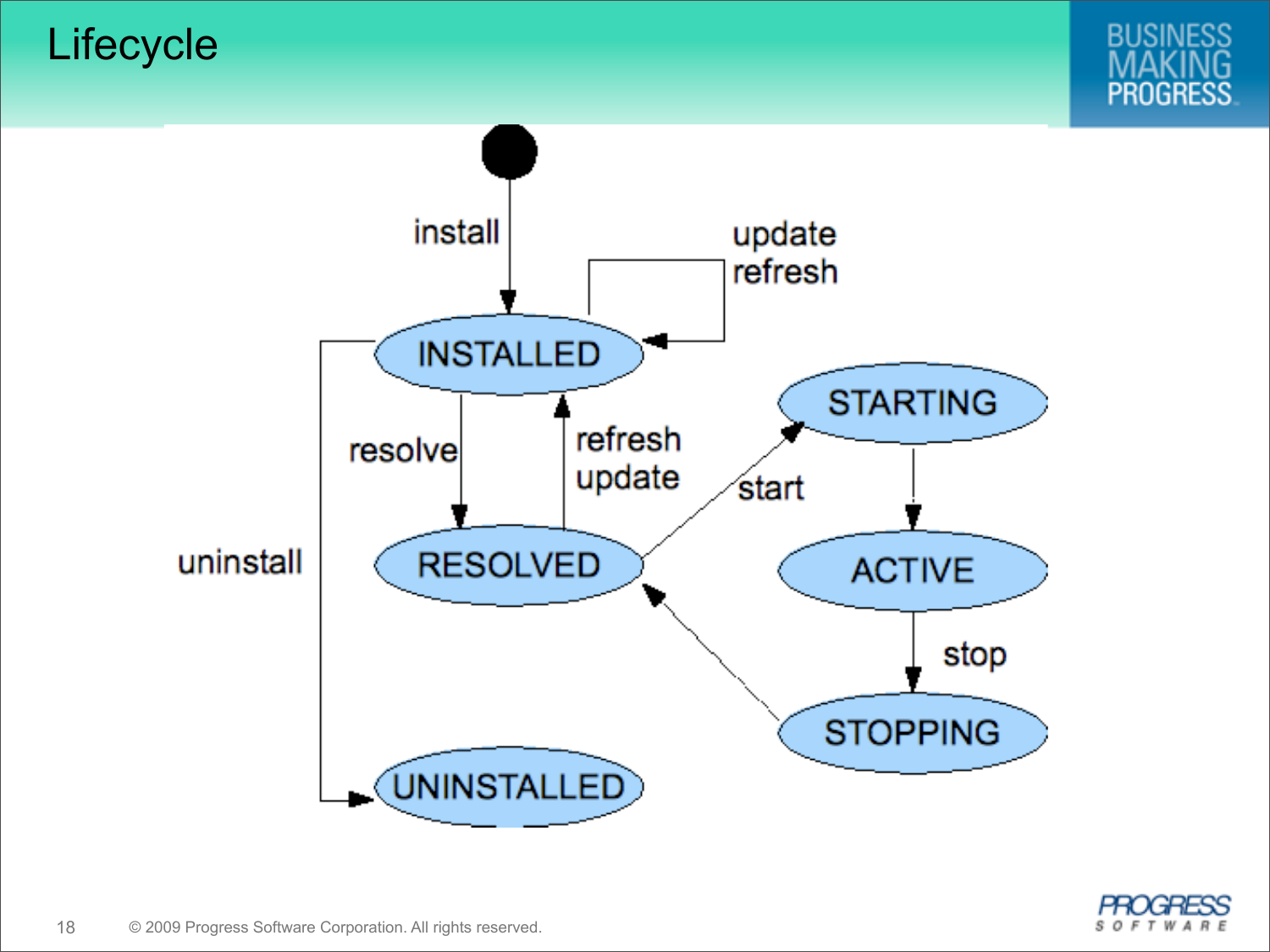## update/uninstall bundles

- **self-contained bundle**
- **two steps operation**



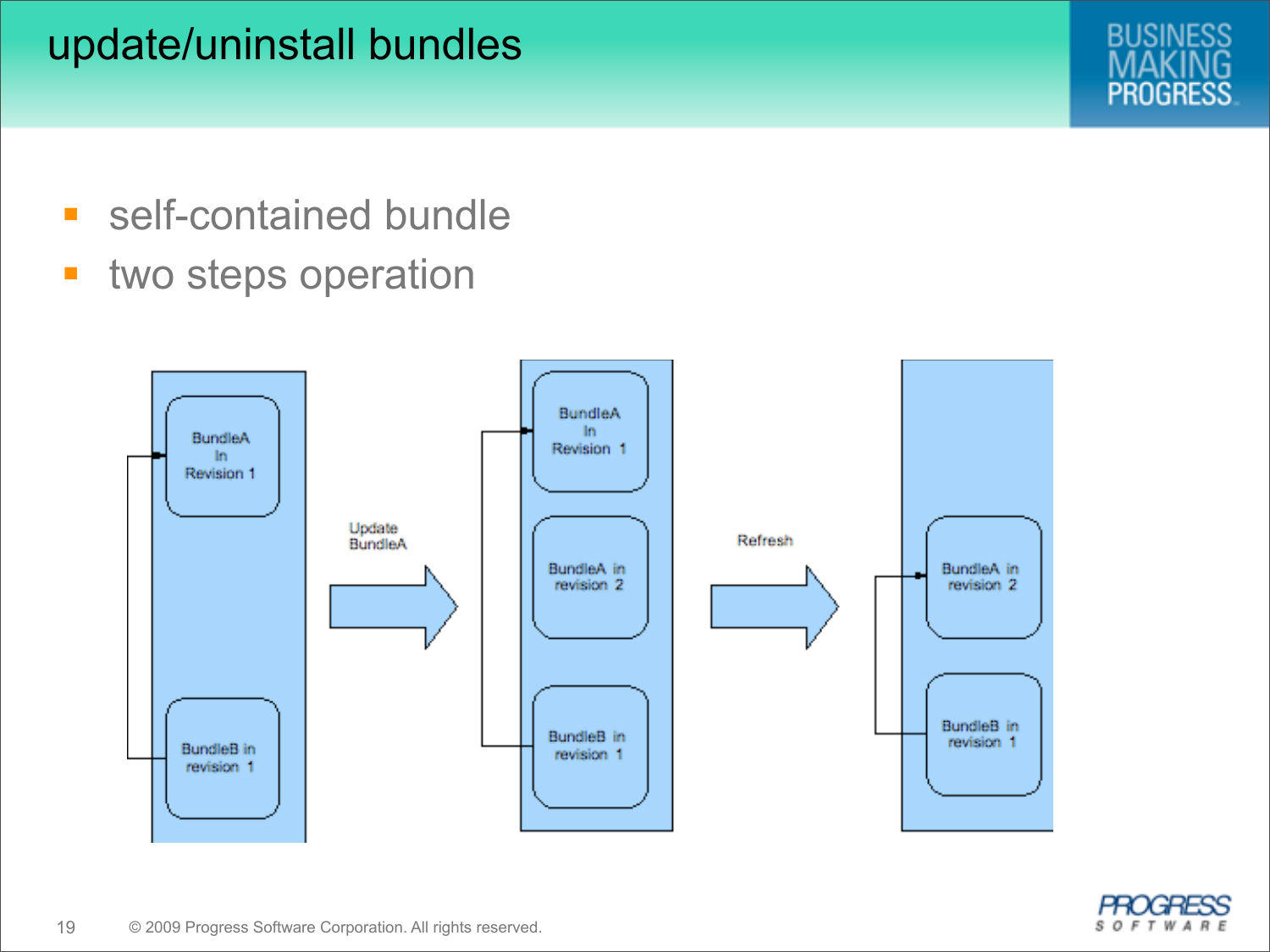service





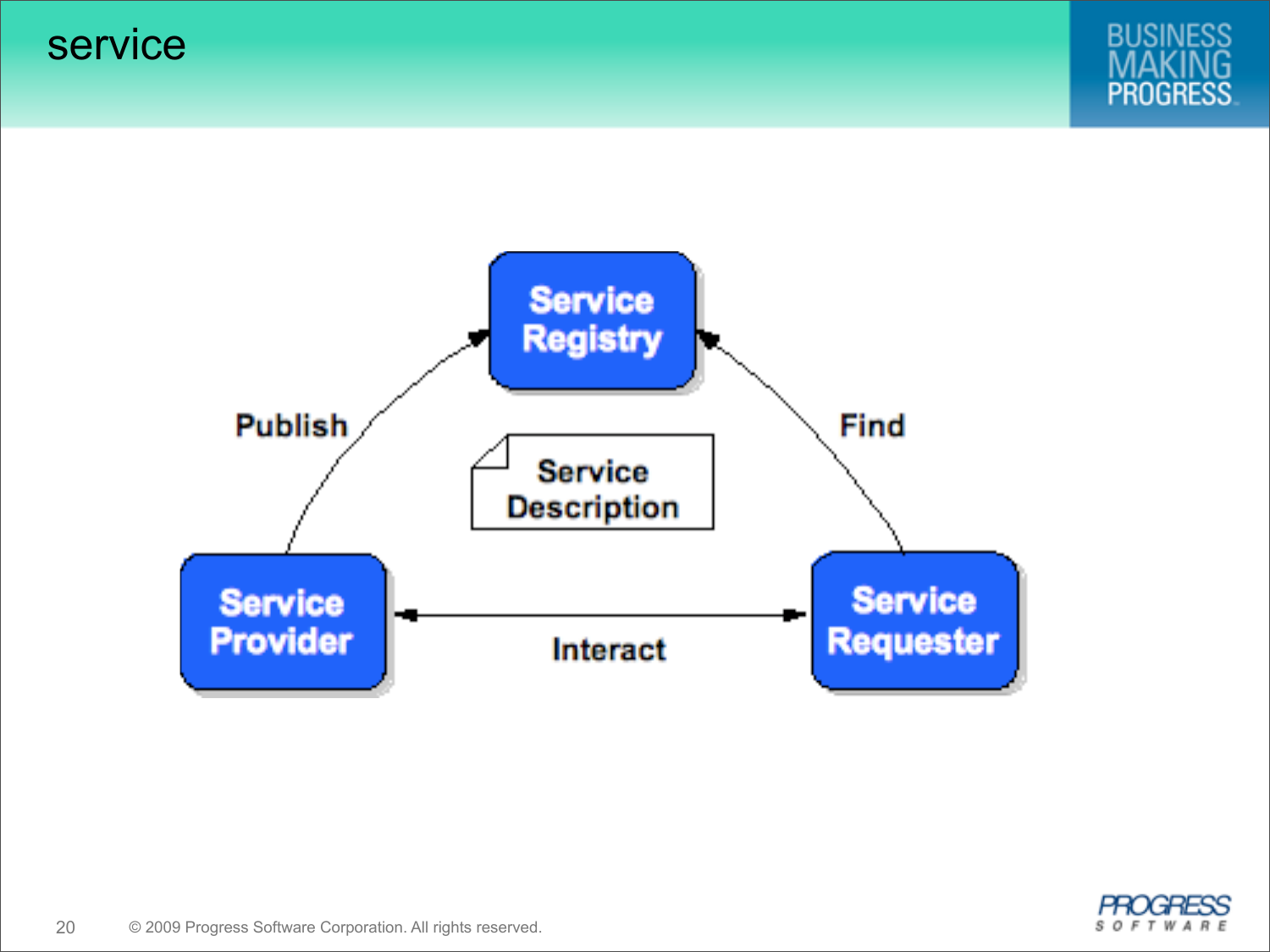#### **ServiceListener**





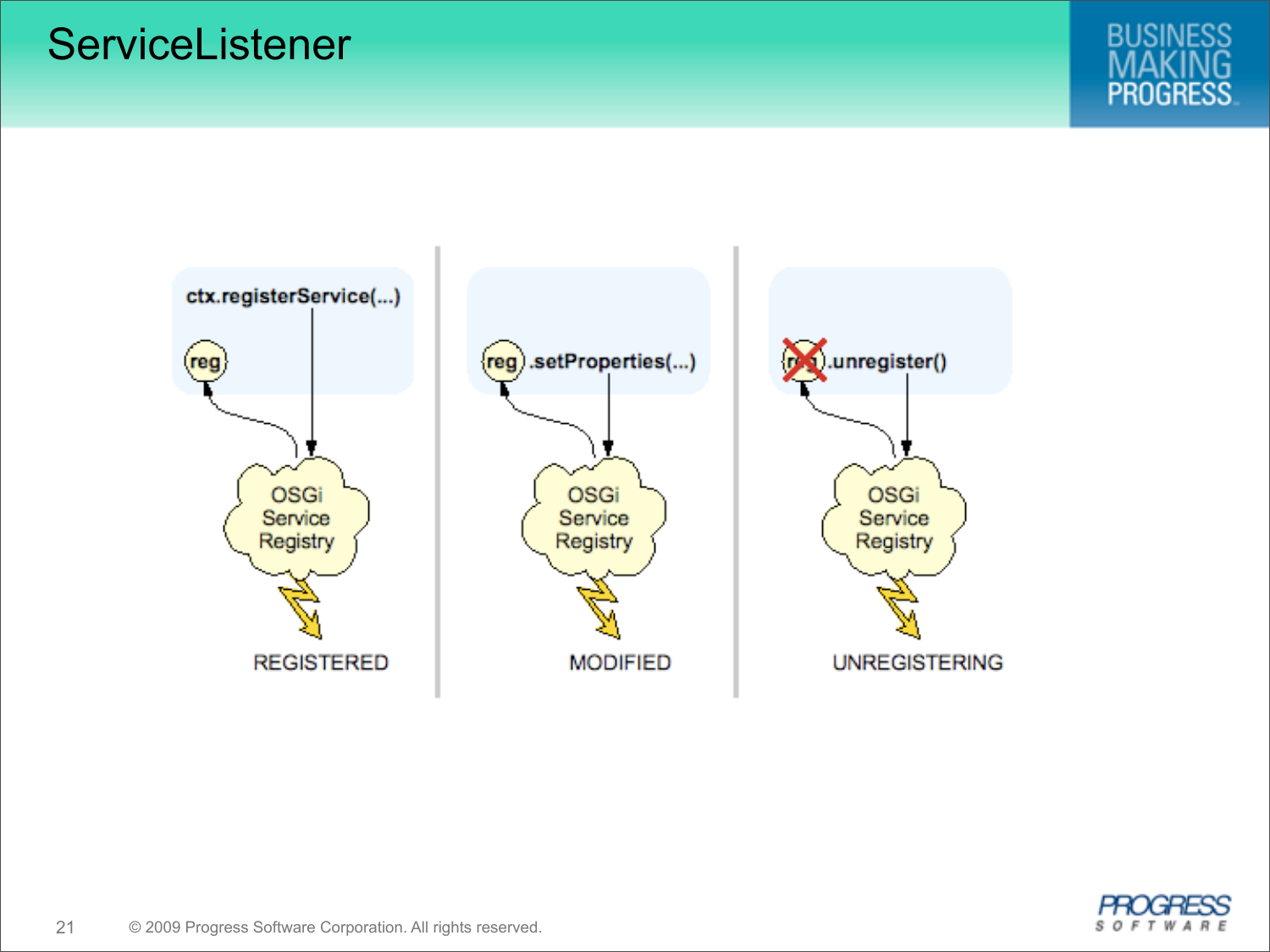

- **dynamic way to use a service**
- **nultiple implementation services provider come/go on** the fly
- **find some service which already be there before your** bundle start

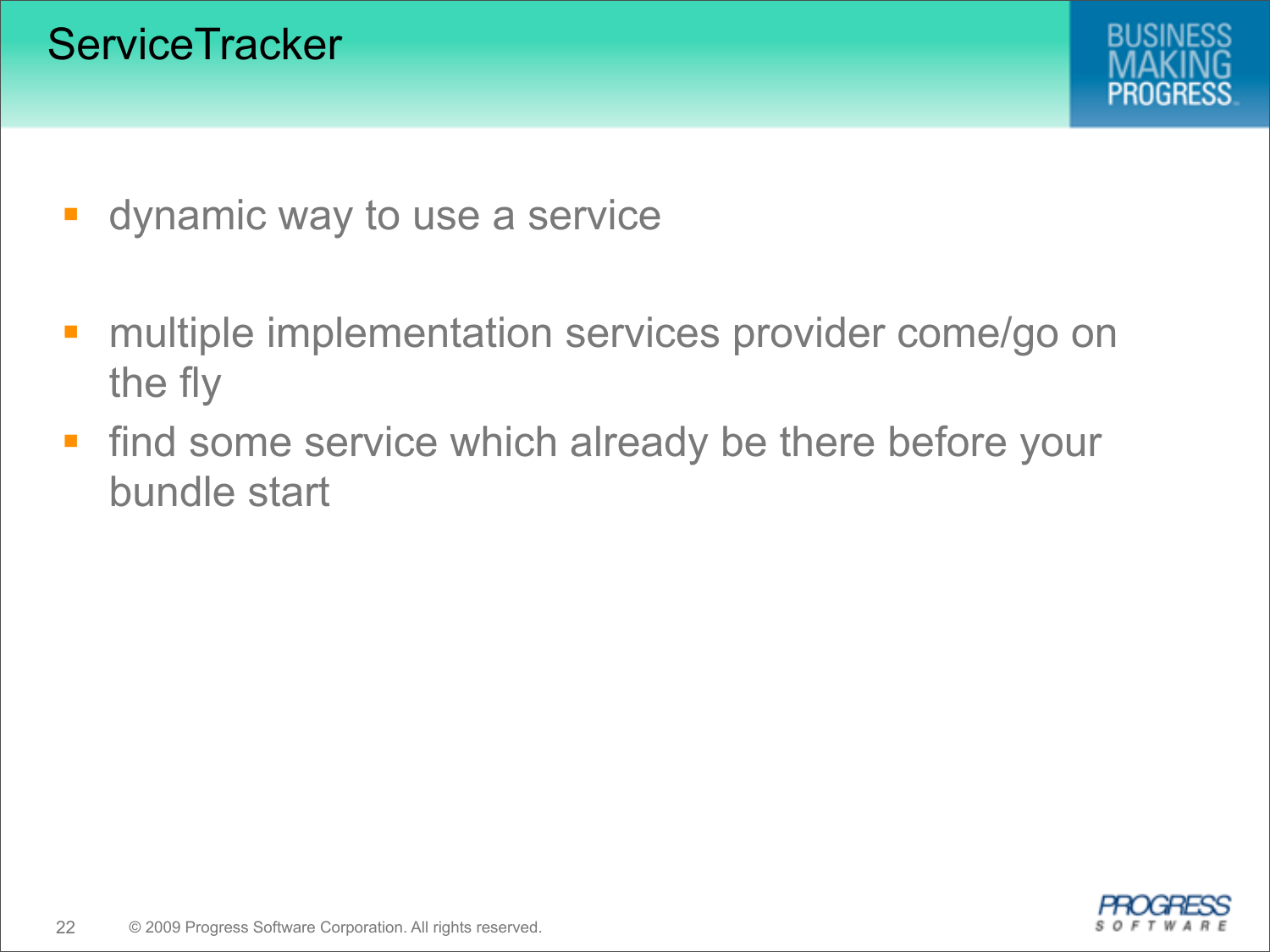

**-** directly from bundleContext

**F** reactively with service listener

**ndirectly using a ServiceTracker** 

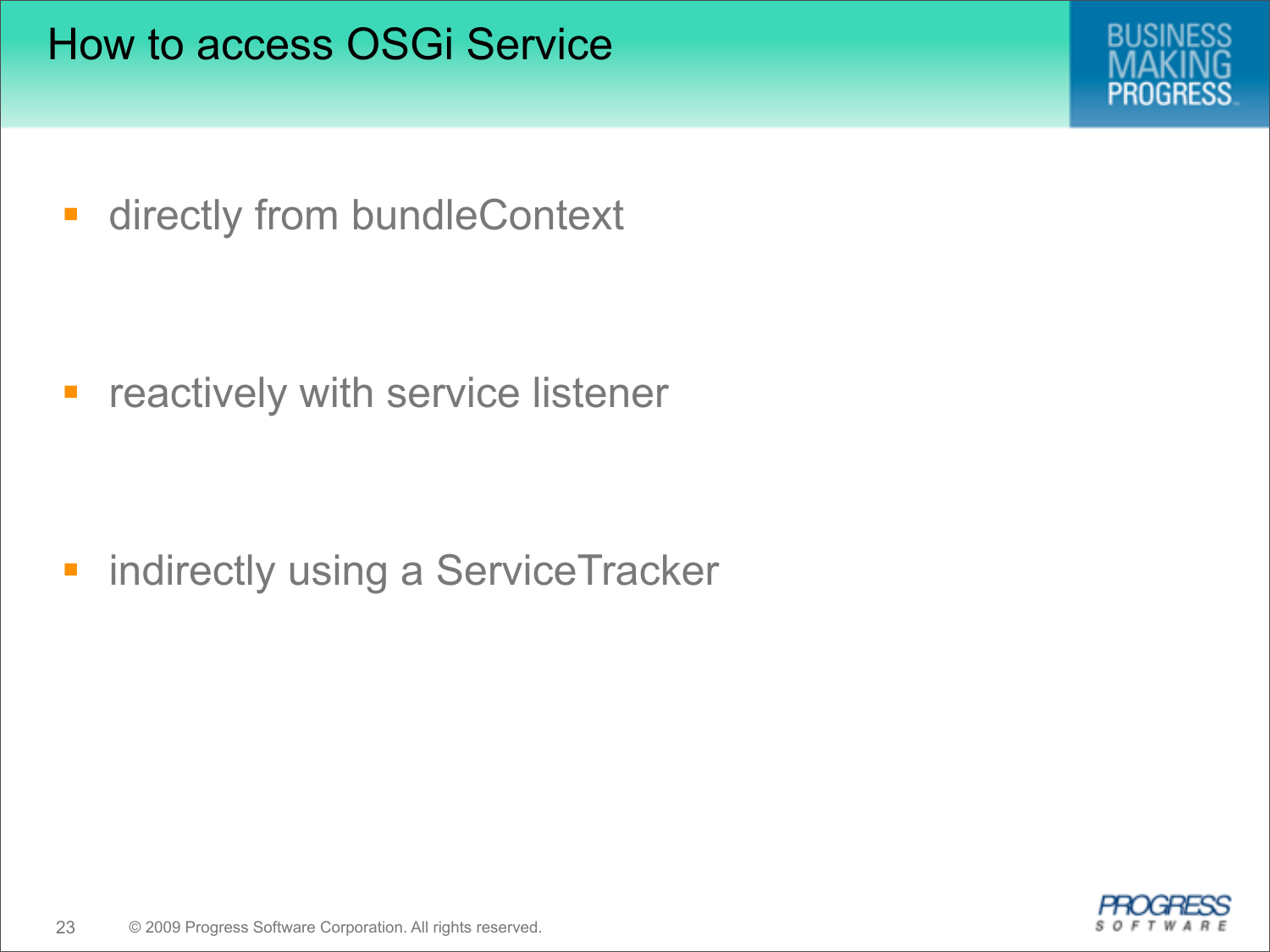#### framework services

- core services
	- package admin service
	- start level service
	- url handlers service
	- permission admin serivce
- compendium services
	- http service
	- event admin service
	- configuration admin service
	- user admin service

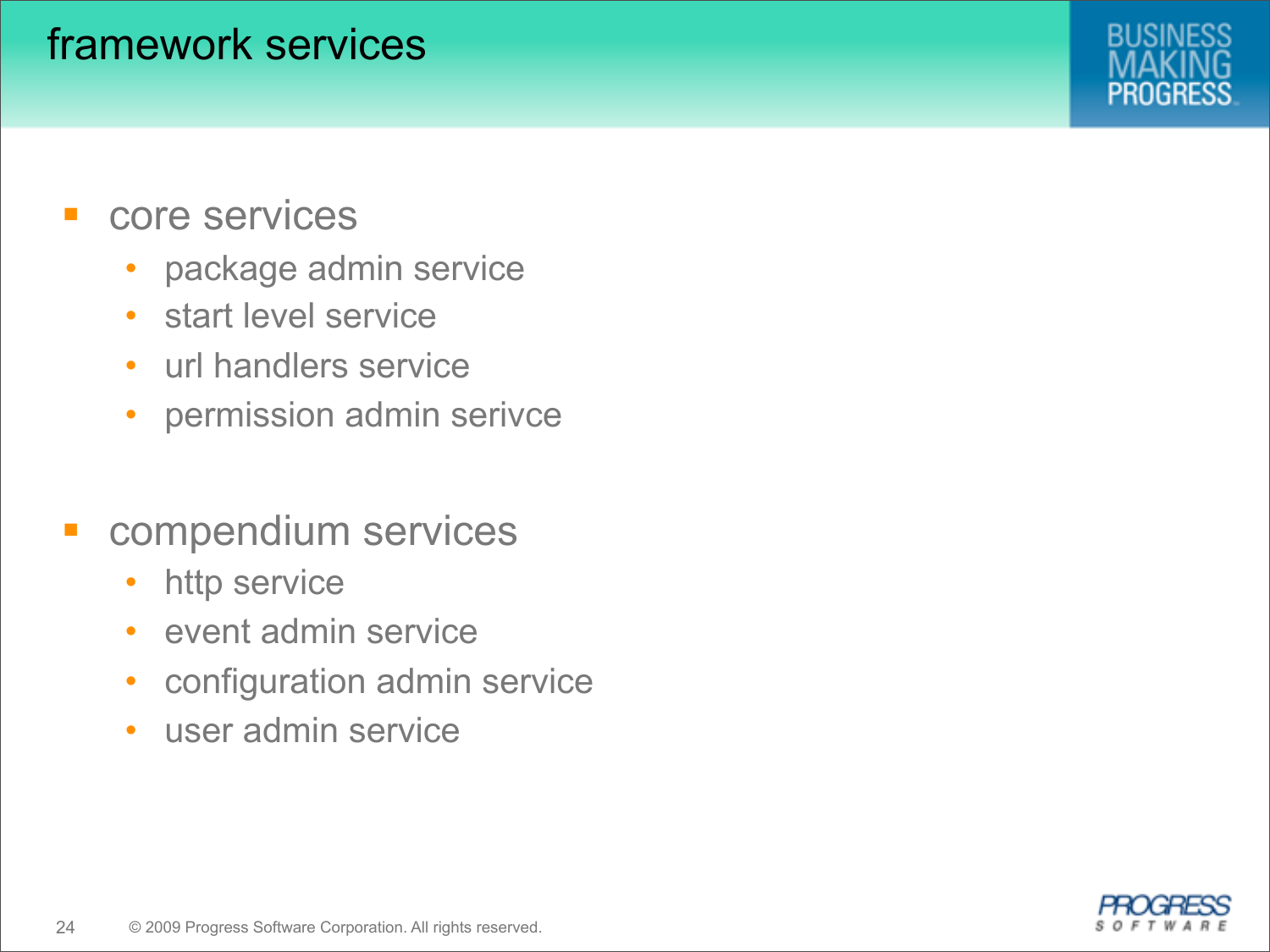

- **Should my application depend on certain bundle start** sequence
- **should I heavily use bundle-classpath in manifest**

**Should I put multiple class copys in different** bundles(even use private package)

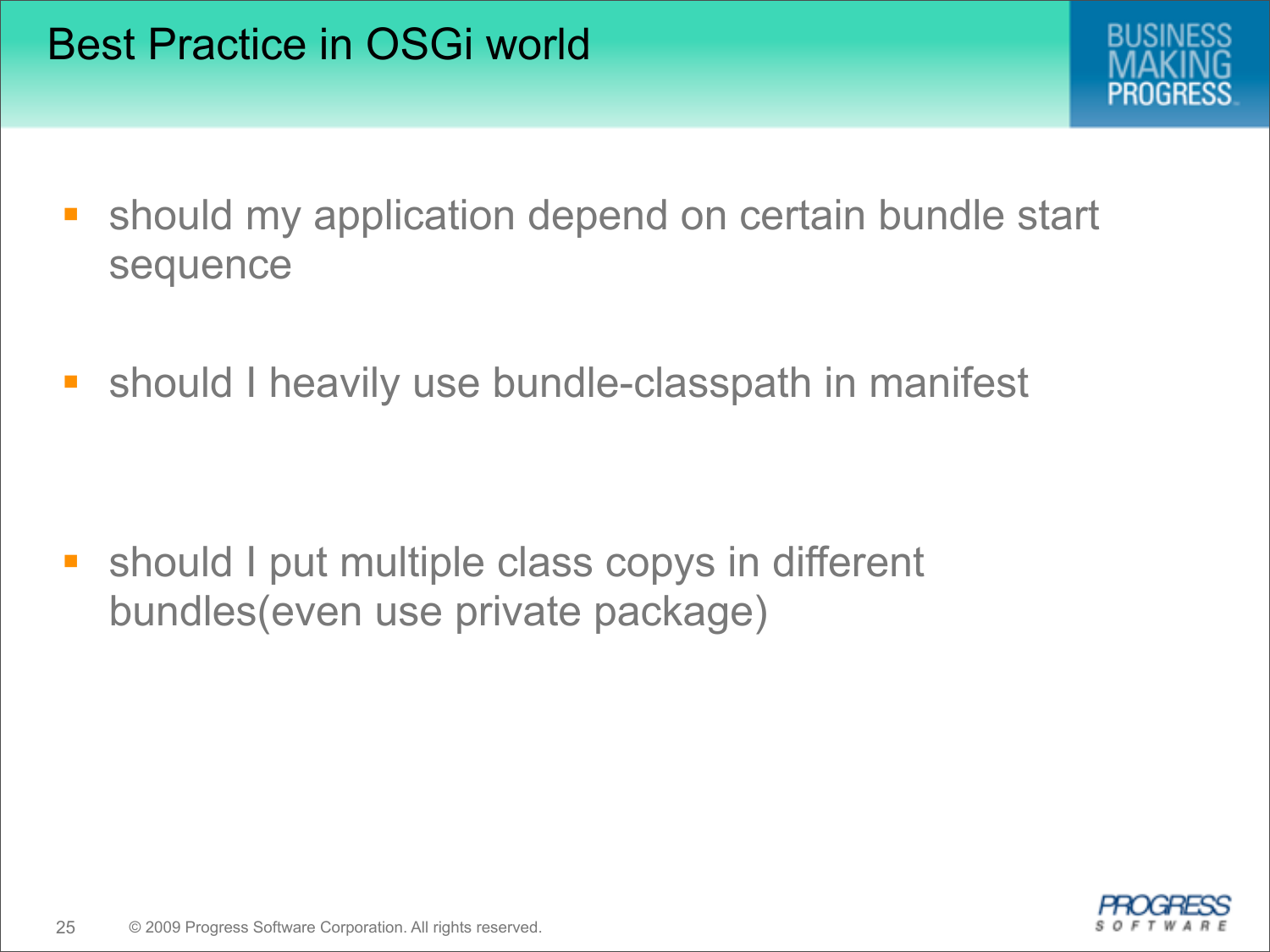# Real OSGi Example



- **SPI discovery in JVM**
- **Why it doesn't work in OSGi Container**
- **How to resolve this problem**

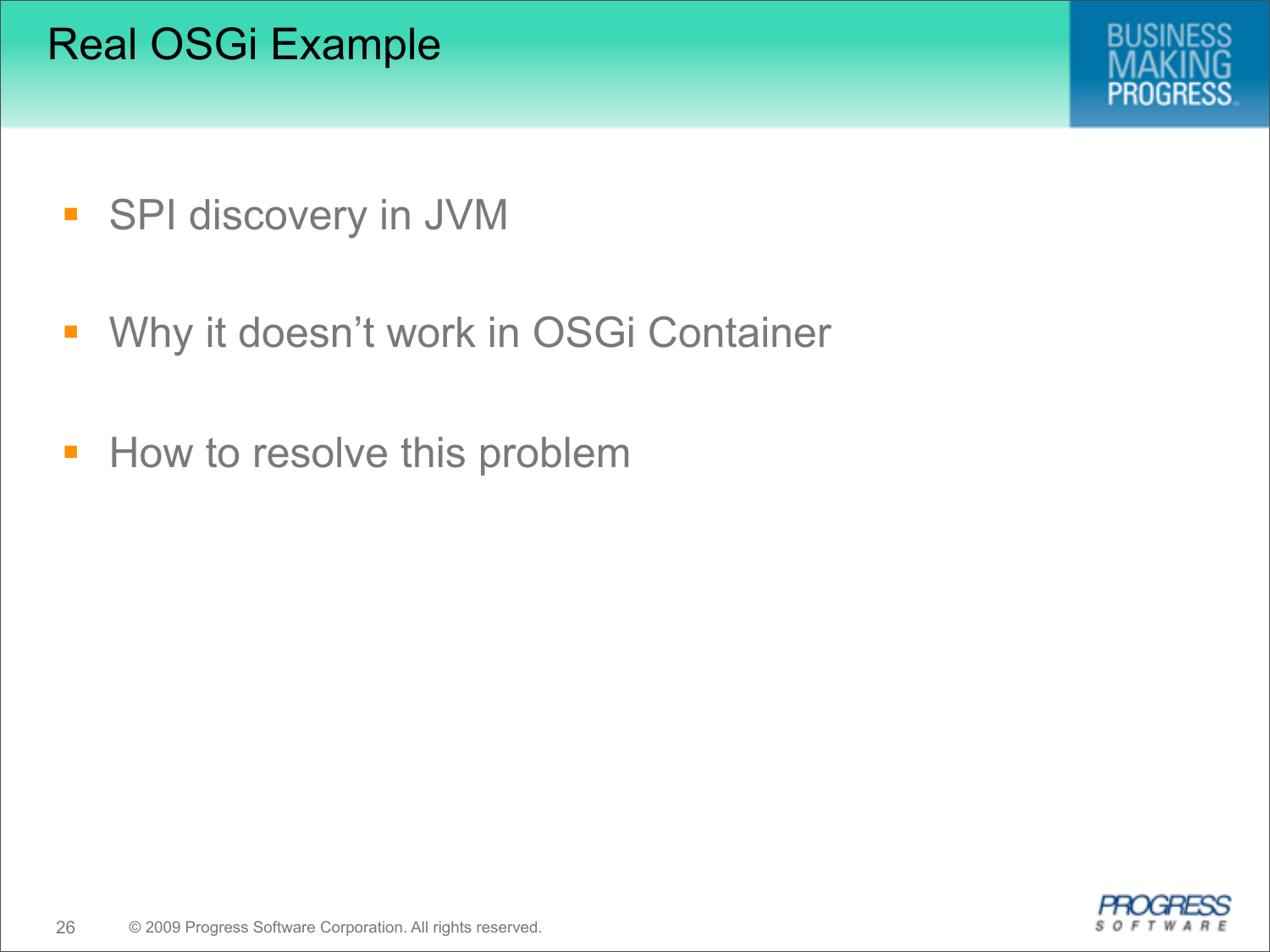# Old days SPI way



- **Service Provider Interface**
- **Implementation provider jar on classpath**
- **FactoryProvider From API jar**
- **Provider-Configuration File in implementaion provider** jar (META-INF/services/javax.xml.soap.SOAPFactory)

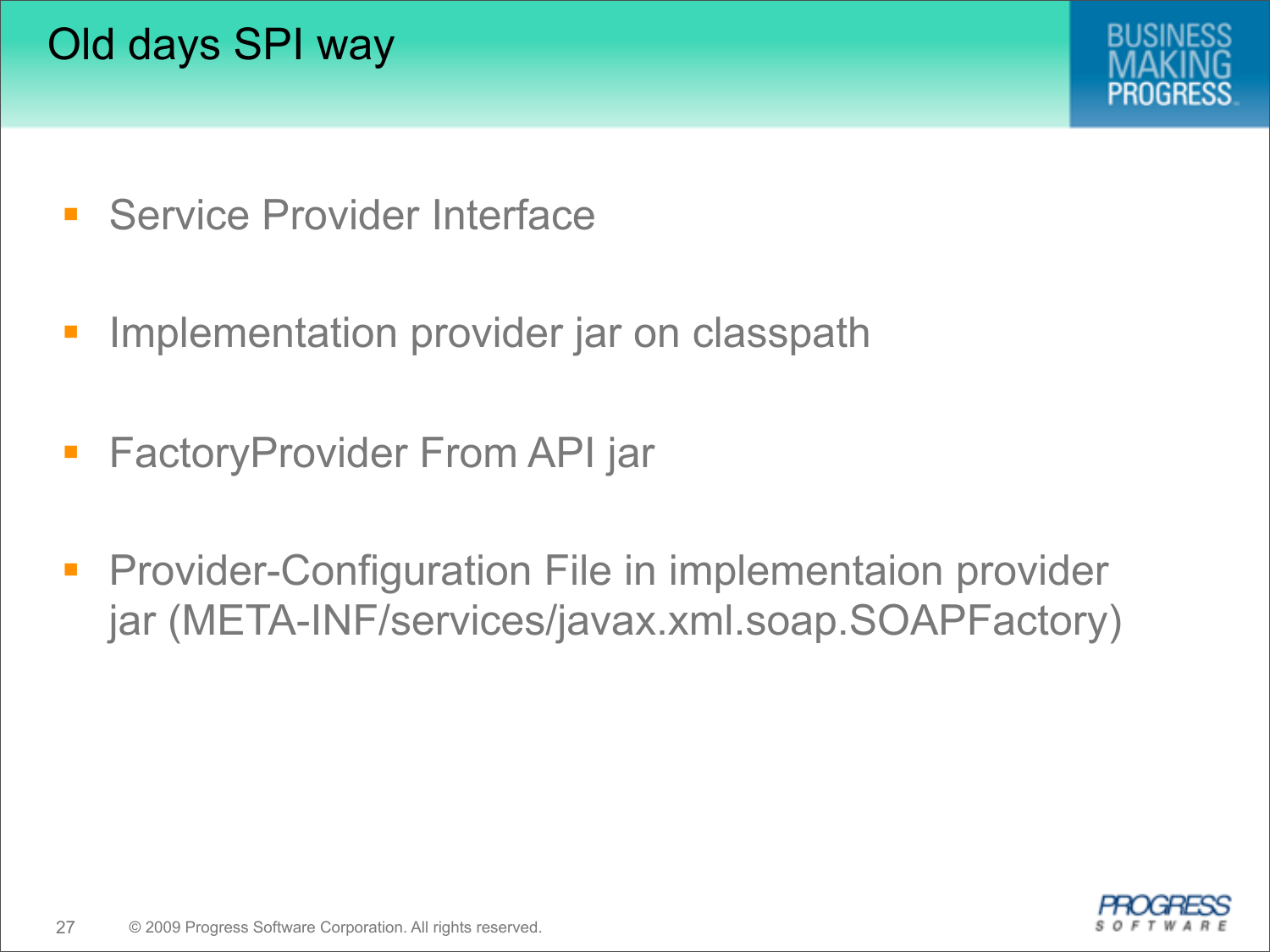

- **Dynamic for multiple provider**
- **API bundle shouldn't bind to a specific implement of the SHS**
- **-** Doesn't make sense to import impl package for API bundle
- META-INF/services isn't visible for API bundle

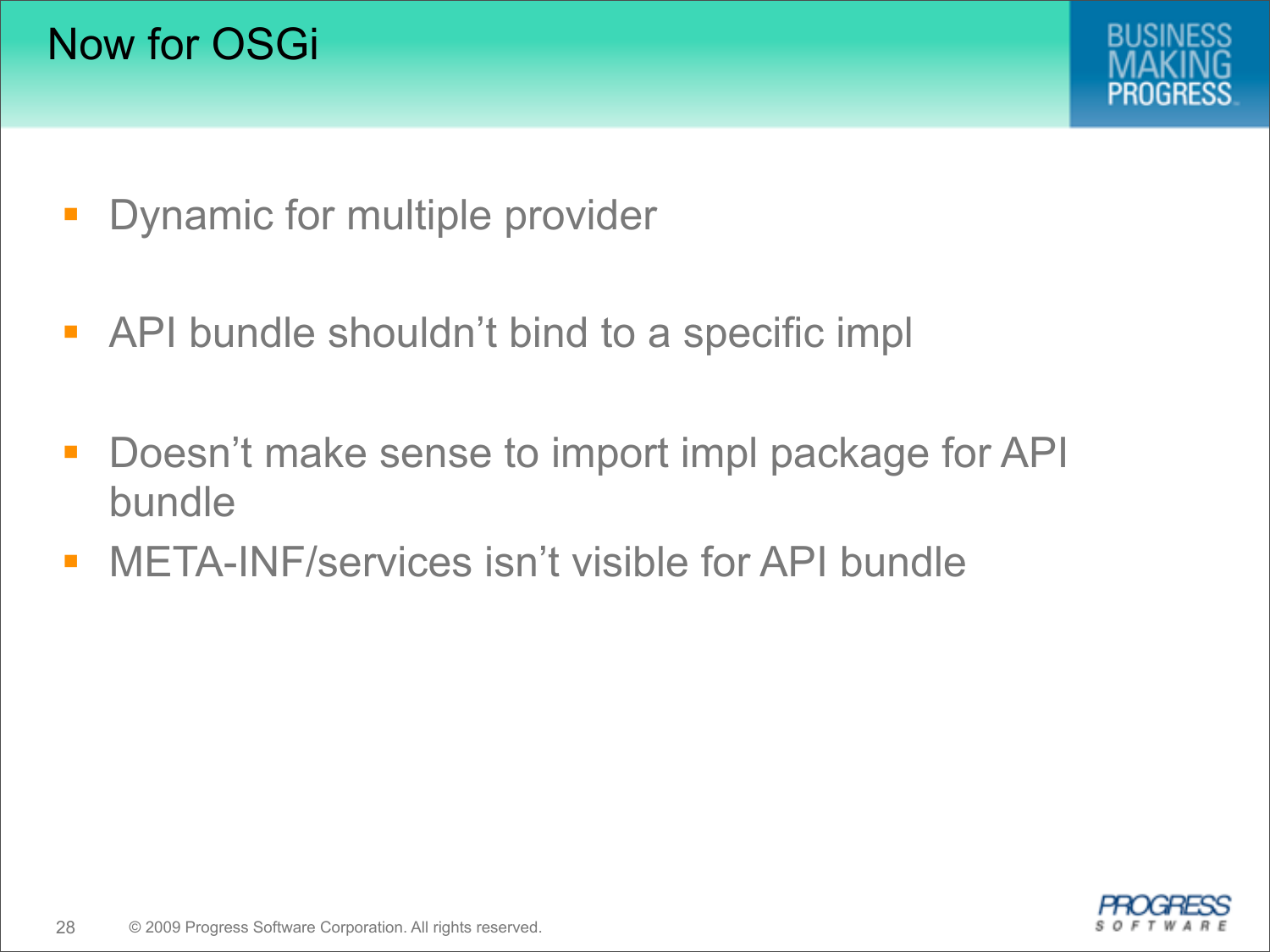

**OSGILocator** 

**BundleActivator** 

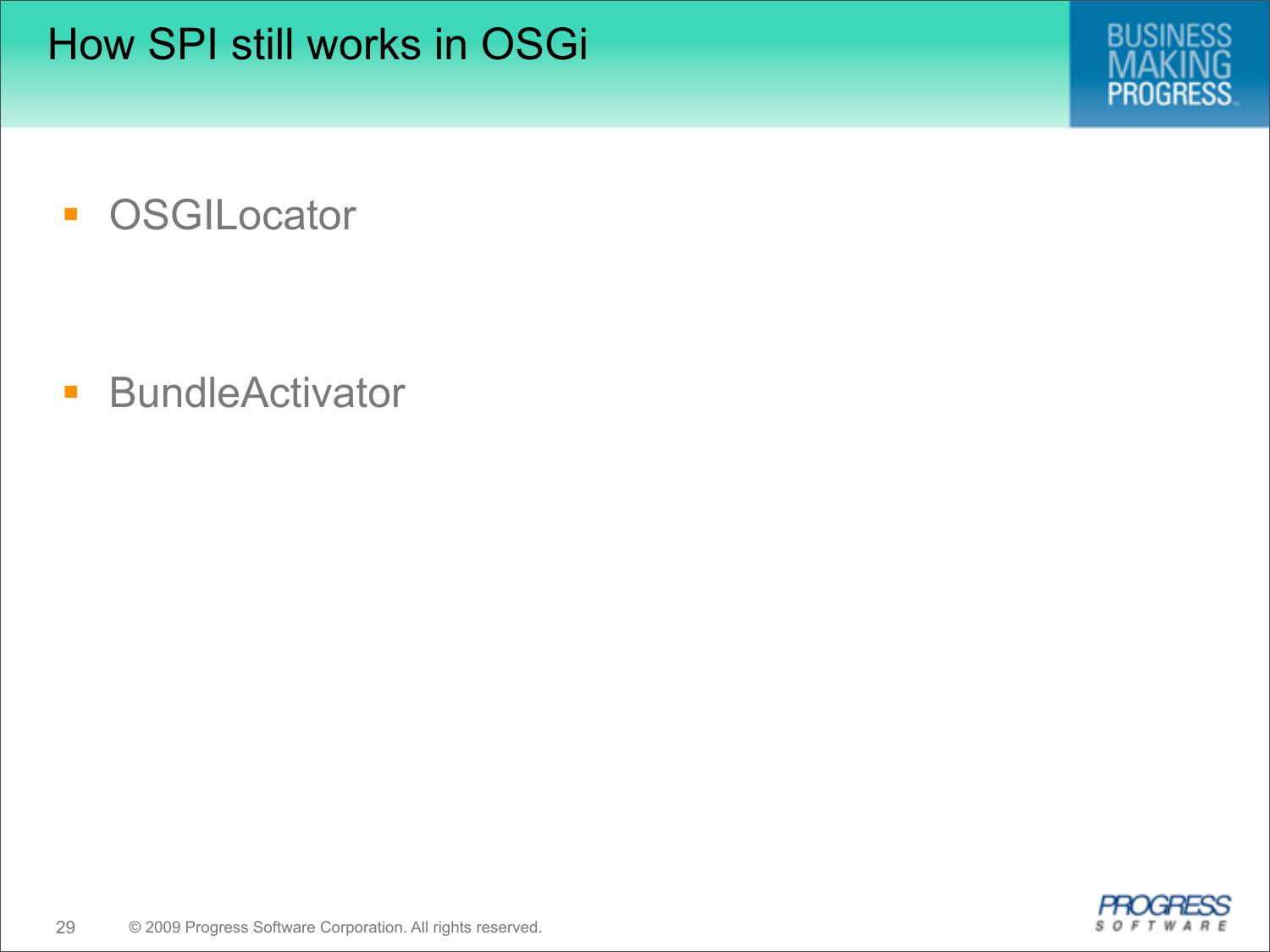

- **Apache Felix**
- **Apache Karaf**
- **Apache Servicemix**
- **Apache aries**

...

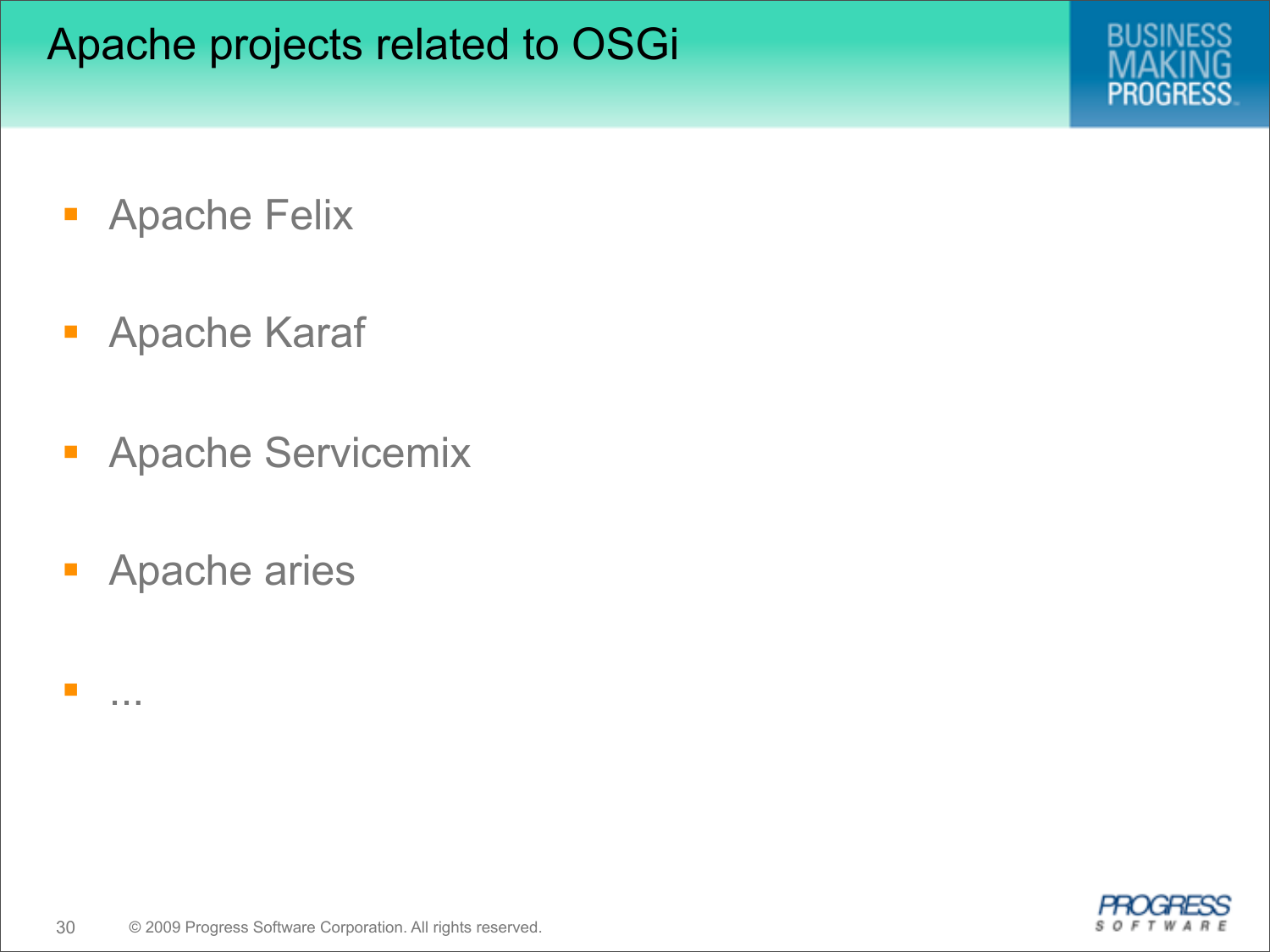

- **Felix is the OSGi core runtime**
- **-** Aries is OSGi 4.2 EE implematation
- **Karaf provides a distribution based on Felix with** several key features out-of-box
- **Karaf start from Apache Servicemix Kernal**
- Servicemix4 is a set of sub-projects such as components/mavan-plugins/specs/bundles/nmr/ features, but all based on Karaf